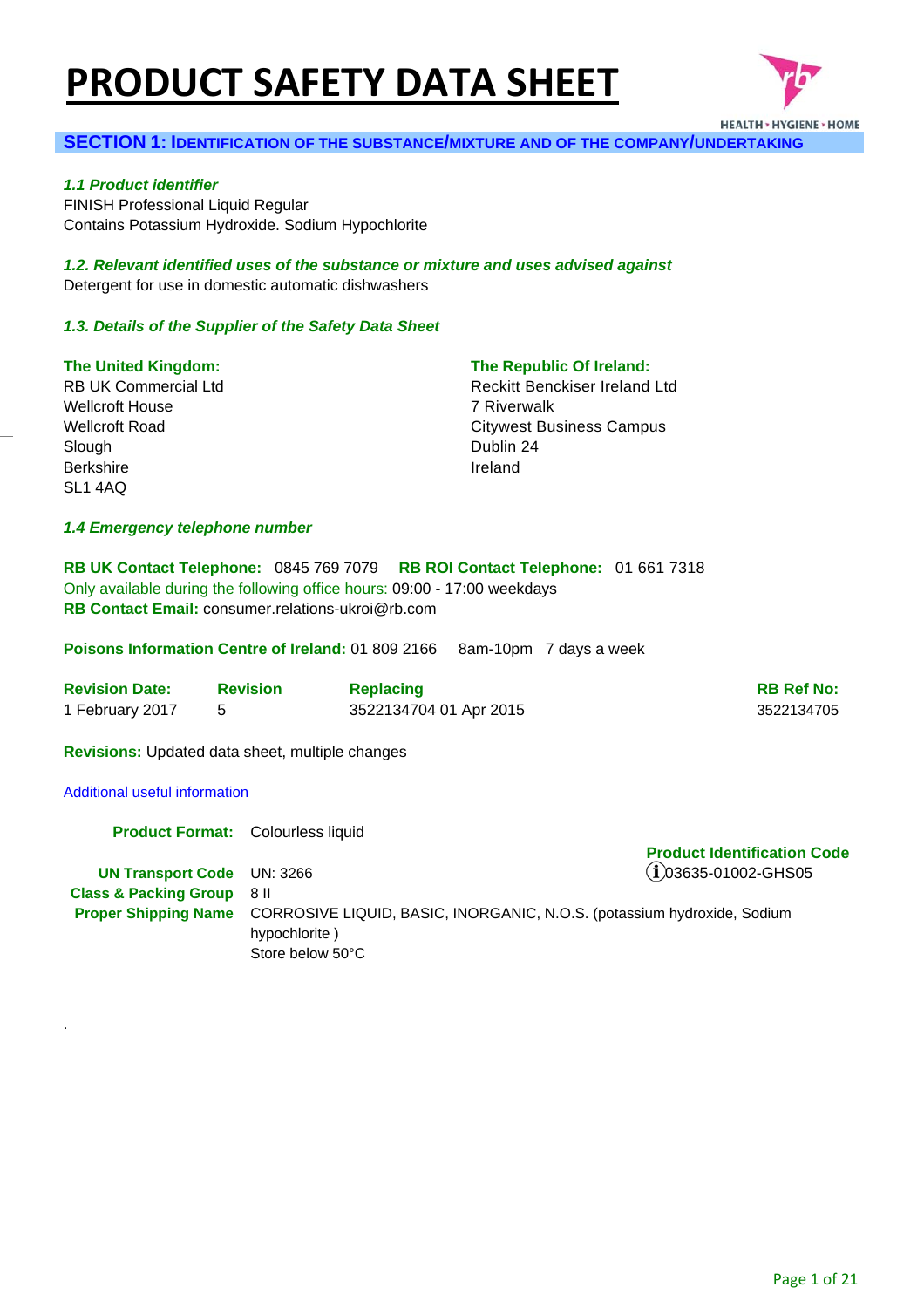# **SECTION 2: HAZARDS IDENTIFICATION**



## 2.1 Classification of the substance or mixture

**Product definition** : Mixture

Classification according to Regulation (EC) No. 1272/2008 [CLP/GHS]

Met. Corr. 1, H290 Skin Corr. 1A, H314 Eye Dam. 1, H318 Aquatic Chronic 3, H412

See Section 16 for the full text of the R phrases or H statements declared above. See Section 11 for more detailed information on health effects and symptoms.

#### 2.2 Label elements **Hazard pictograms**



| <b>Signal word</b>                                                   | : Danger                                                                                                                                                                                                                                                                                                                                                                                                                                                 |
|----------------------------------------------------------------------|----------------------------------------------------------------------------------------------------------------------------------------------------------------------------------------------------------------------------------------------------------------------------------------------------------------------------------------------------------------------------------------------------------------------------------------------------------|
| <b>Hazard statements</b>                                             | : Causes severe skin burns and eye damage.<br>Harmful to aquatic life with long lasting effects.<br>May be corrosive to metals.                                                                                                                                                                                                                                                                                                                          |
| <b>Precautionary statements</b>                                      |                                                                                                                                                                                                                                                                                                                                                                                                                                                          |
| General                                                              | : Keep out of reach of children. If medical advice is needed, have product container<br>or label at hand.                                                                                                                                                                                                                                                                                                                                                |
| <b>Prevention</b>                                                    | : Wear protective gloves. Wear eye or face protection. Wear protective clothing.<br>Avoid release to the environment.                                                                                                                                                                                                                                                                                                                                    |
| <b>Response</b>                                                      | : IF SWALLOWED: Rinse mouth. Do NOT induce vomiting. Immediately call a<br>POISON CENTER or physician. IF ON SKIN (or hair): Take off immediately all<br>contaminated clothing. Rinse skin with water or shower. Immediately call a<br>POISON CENTER or physician. IF IN EYES: Rinse cautiously with water for<br>several minutes. Remove contact lenses, if present and easy to do. Continue rinsing.<br>Immediately call a POISON CENTER or physician. |
| <b>Storage</b>                                                       | : Store locked up.                                                                                                                                                                                                                                                                                                                                                                                                                                       |
| <b>Disposal</b>                                                      | : Dispose of contents and container in accordance with all local, regional, national<br>and international regulations.                                                                                                                                                                                                                                                                                                                                   |
| <b>Hazardous ingredients</b><br>(CLP)                                | : Potassium hydroxide                                                                                                                                                                                                                                                                                                                                                                                                                                    |
| <b>Supplemental label</b><br>elements (CLP)                          | : Warning! Do not use together with other products. May release dangerous gases<br>(chlorine).                                                                                                                                                                                                                                                                                                                                                           |
|                                                                      | Ingredient Declaration: rbeuroinfo.com<br>5 - 15% Phosphates<br>< 5 % Chlorine-based bleaching agents<br>< 5 % Polycarboxylate                                                                                                                                                                                                                                                                                                                           |
| Special packaging requirements                                       |                                                                                                                                                                                                                                                                                                                                                                                                                                                          |
| <b>Containers to be fitted</b><br>with child-resistant<br>fastenings | : FN892<br>EN = European Standard (Norm)                                                                                                                                                                                                                                                                                                                                                                                                                 |
| Tactile warning of danger : EN/ISO 11683                             | EN = European Standard (Norm)                                                                                                                                                                                                                                                                                                                                                                                                                            |
| 2.3 Other hazards                                                    |                                                                                                                                                                                                                                                                                                                                                                                                                                                          |
| Other hazards which do<br>not result in classification               | : None known.                                                                                                                                                                                                                                                                                                                                                                                                                                            |
| <b>Additional information</b>                                        | : Short term Skin Bleaching agent. IF ON SKIN: Rinse skin with water.                                                                                                                                                                                                                                                                                                                                                                                    |
| <b>Additional guidance</b>                                           | : Do not mix with household chemicals . May release dangerous gases (chlorine).                                                                                                                                                                                                                                                                                                                                                                          |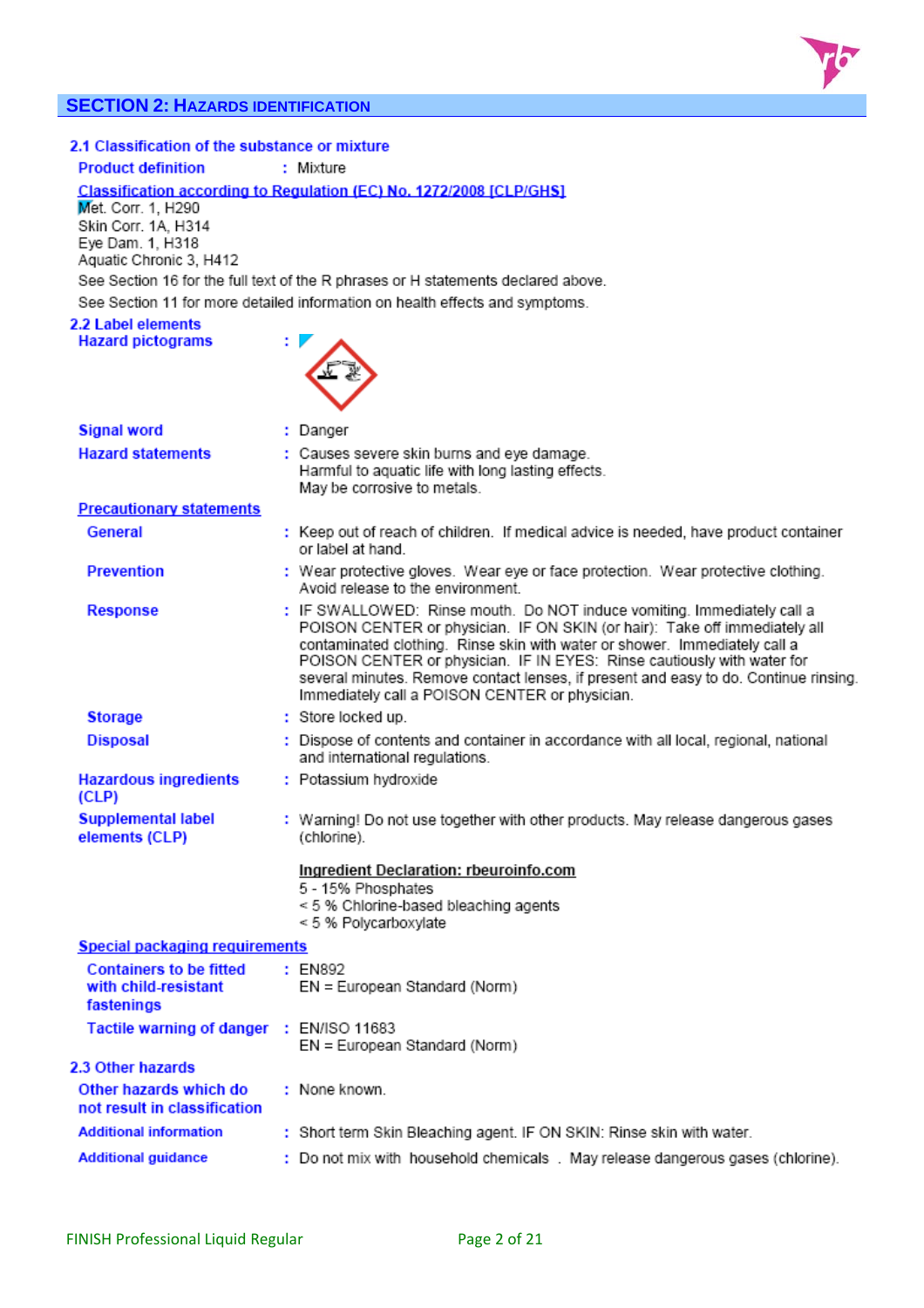

# **SECTION 3: COMPOSITION/INFORMATION ON INGREDIENTS**

| Substance/mixture                  | : Mixture                                                                              |           |                                                                             |                                                                                                                                     |             |
|------------------------------------|----------------------------------------------------------------------------------------|-----------|-----------------------------------------------------------------------------|-------------------------------------------------------------------------------------------------------------------------------------|-------------|
|                                    |                                                                                        |           |                                                                             | <b>Classification</b>                                                                                                               |             |
| <b>Product/ingredient</b><br>name  | <b>Identifiers</b>                                                                     | %         | 67/548/EEC                                                                  | <b>Regulation (EC) No.</b><br>1272/2008 [CLP]                                                                                       | <b>Type</b> |
| potassium hydroxide                | REACH #:<br>01-2119487136-33<br>EC: 215-181-3<br>CAS: 1310-58-3<br>Index: 019-002-00-8 | 10 - 15   | Xn; R22<br>C; R35                                                           | Met. Corr. 1, H290<br>Acute Tox. 4, H302<br>Skin Corr. 1A, H314<br>Eye Dam. 1, H318                                                 | $[1]$       |
| Silicic acid, sodium salt REACH #: | 01-2119448725-31<br>EC: 215-687-4<br>CAS: 1344-09-8                                    | $2.5 - 5$ | Xi; R41, R38                                                                | Skin Irrit. 2, H315<br>Eye Dam. 1, H318<br>STOT SE 3, H335                                                                          | $[1]$       |
| sodium hypochlorite,<br>solution   | REACH #:<br>01-2119488154-34<br>EC: 231-668-3<br>CAS: 7681-52-9<br>Index: 017-011-00-1 | < 2.5     | C; R34<br>R31<br>N; R50                                                     | Skin Corr. 1B, H314<br>Eye Irrit. 2, H319<br>Aquatic Acute 1, H400<br>$(M=10)$<br>Aquatic Chronic 1,<br>H410 (M=1)<br><b>EUH031</b> | $[1]$       |
|                                    |                                                                                        |           | See Section 16 for<br>the full text of the R-<br>phrases declared<br>above. | See Section 16 for the<br>full text of the H<br>statements declared<br>above.                                                       |             |

# EU Regulation (EC) No. 1907/2006 (REACH)

Annex XIV - List of substances subject to authorization

### **Annex XIV**

None of the components are listed.

**Substances of very high concern** 

None of the components are listed.

Annex XVII - Restrictions : None on the manufacture, placing on the market and use of certain dangerous substances, mixtures and articles

There are no additional ingredients present which, within the current knowledge of the supplier and in the concentrations applicable, are classified as hazardous to health or the environment, are PBTs or vPvBs or have been assigned a workplace exposure limit and hence require reporting in this section.

**Type** 

[1] Substance classified with a health or environmental hazard

[2] Substance with a workplace exposure limit

[3] Substance meets the criteria for PBT according to Regulation (EC) No. 1907/2006, Annex XIII

[4] Substance meets the criteria for vPvB according to Regulation (EC) No. 1907/2006, Annex XIII

[5] Substance of equivalent concern

Occupational exposure limits, if available, are listed in Section 8.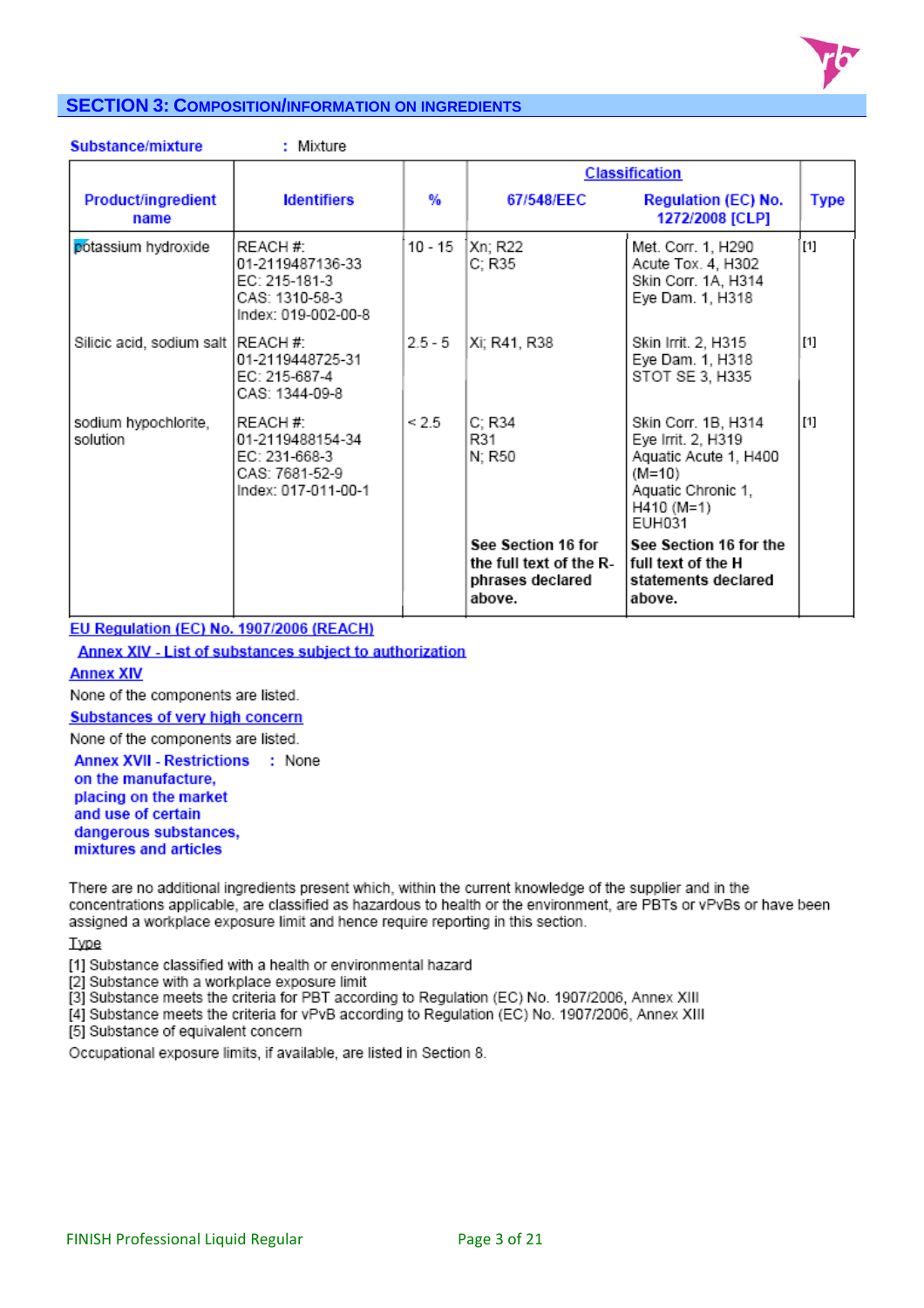## **SECTION 4: FIRST AID MEASURES**



| <b>SECTION 4: FIRST AID MEASURES</b>  |                                                                                                                                                                                                                                                                                                                                                                                                                                                                                                                                                                                                                                                                                                                                                                                                                                                                                        |  |
|---------------------------------------|----------------------------------------------------------------------------------------------------------------------------------------------------------------------------------------------------------------------------------------------------------------------------------------------------------------------------------------------------------------------------------------------------------------------------------------------------------------------------------------------------------------------------------------------------------------------------------------------------------------------------------------------------------------------------------------------------------------------------------------------------------------------------------------------------------------------------------------------------------------------------------------|--|
| 4.1 Description of first aid measures |                                                                                                                                                                                                                                                                                                                                                                                                                                                                                                                                                                                                                                                                                                                                                                                                                                                                                        |  |
| Eye contact                           | : Get medical attention immediately. Call a poison center or physician. Immediately<br>flush eyes with plenty of water, occasionally lifting the upper and lower eyelids.<br>Check for and remove any contact lenses. Continue to rinse for at least 10 minutes.<br>Chemical burns must be treated promptly by a physician.                                                                                                                                                                                                                                                                                                                                                                                                                                                                                                                                                            |  |
| <b>Inhalation</b>                     | : Get medical attention immediately. Call a poison center or physician. Remove<br>victim to fresh air and keep at rest in a position comfortable for breathing. If it is<br>suspected that fumes are still present, the rescuer should wear an appropriate mask<br>or self-contained breathing apparatus. If not breathing, if breathing is irregular or if<br>respiratory arrest occurs, provide artificial respiration or oxygen by trained personnel.<br>It may be dangerous to the person providing aid to give mouth-to-mouth<br>resuscitation. If unconscious, place in recovery position and get medical attention<br>immediately. Maintain an open airway. Loosen tight clothing such as a collar, tie,<br>belt or waistband.                                                                                                                                                  |  |
| <b>Skin contact</b>                   | : Get medical attention immediately. Call a poison center or physician. Flush<br>contaminated skin with plenty of water. Remove contaminated clothing and shoes.<br>Wash contaminated clothing thoroughly with water before removing it, or wear<br>gloves. Continue to rinse for at least 10 minutes. Chemical burns must be treated<br>promptly by a physician. Wash clothing before reuse. Clean shoes thoroughly<br>before reuse                                                                                                                                                                                                                                                                                                                                                                                                                                                   |  |
| Ingestion                             | : Get medical attention immediately. Call a poison center or physician. Wash out<br>mouth with water. Remove dentures if any. Remove victim to fresh air and keep at<br>rest in a position comfortable for breathing. If material has been swallowed and the<br>exposed person is conscious, give small quantities of water to drink. Stop if the<br>exposed person feels sick as vomiting may be dangerous. Do not induce vomiting<br>unless directed to do so by medical personnel. If vomiting occurs, the head should<br>be kept low so that vomit does not enter the lungs. Chemical burns must be treated<br>promptly by a physician. Never give anything by mouth to an unconscious person.<br>If unconscious, place in recovery position and get medical attention immediately.<br>Maintain an open airway. Loosen tight clothing such as a collar, tie, belt or<br>waistband. |  |
| <b>Protection of first-aiders</b>     | : No action shall be taken involving any personal risk or without suitable training. If it<br>is suspected that fumes are still present, the rescuer should wear an appropriate<br>mask or self-contained breathing apparatus. It may be dangerous to the person<br>providing aid to give mouth-to-mouth resuscitation. Wash contaminated clothing                                                                                                                                                                                                                                                                                                                                                                                                                                                                                                                                     |  |

thoroughly with water before removing it, or wear gloves.

|                                       | 4.2 Most important symptoms and effects, both acute and delayed                                        |
|---------------------------------------|--------------------------------------------------------------------------------------------------------|
| <b>Potential acute health effects</b> |                                                                                                        |
| Eye contact                           | : Causes serious eye damage.                                                                           |
| <b>Inhalation</b>                     | : No known significant effects or critical hazards.                                                    |
| <b>Skin contact</b>                   | : Severely corrosive to the skin. Causes severe burns.                                                 |
| Ingestion                             | : No known significant effects or critical hazards.                                                    |
| Over-exposure signs/symptoms          |                                                                                                        |
| Eye contact                           | : Adverse symptoms may include the following:<br>pain<br>watering<br>redness                           |
| <b>Inhalation</b>                     | $:$ No specific data.                                                                                  |
| <b>Skin contact</b>                   | : Adverse symptoms may include the following:<br>pain or irritation<br>redness<br>blistering may occur |
| Ingestion                             | : Adverse symptoms may include the following:<br>stomach pains                                         |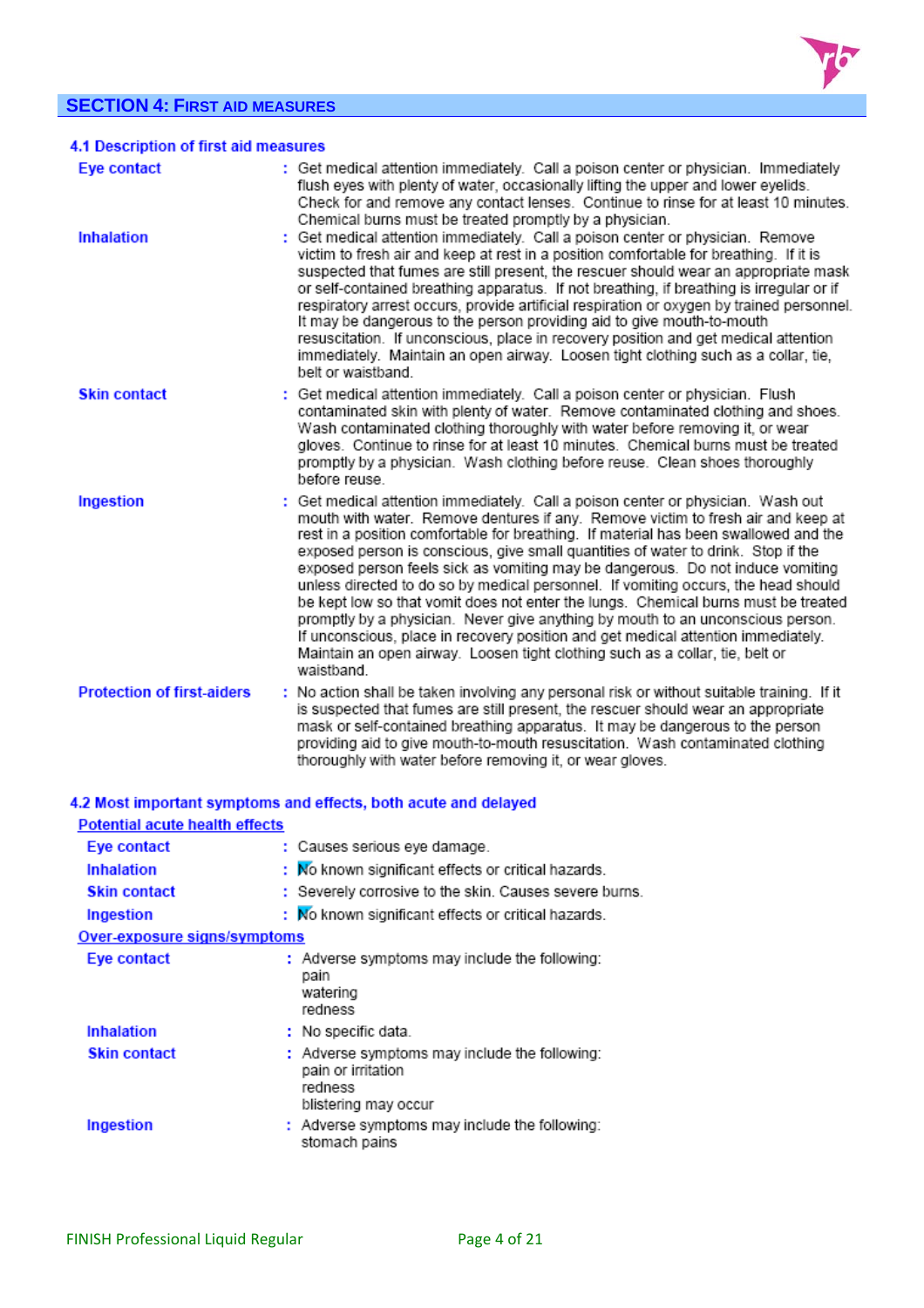

# 4.3 Indication of any immediate medical attention and special treatment needed

**Notes to physician** 

: Treat symptomatically. Contact poison treatment specialist immediately if large quantities have been ingested or inhaled.

**Specific treatments** 

: No specific treatment.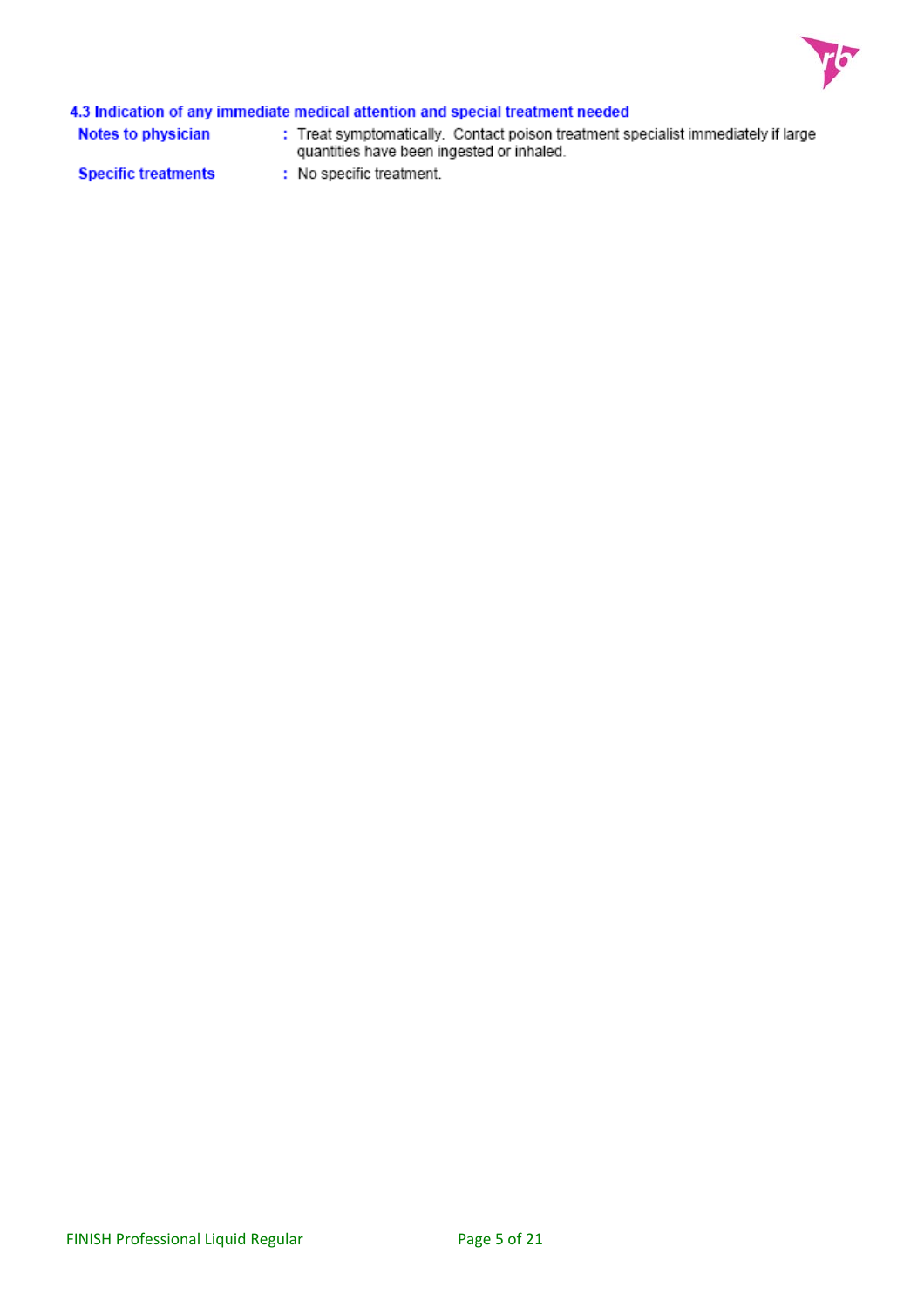# **SECTION 5: FIREFIGHTING MEASURES**



| 5.1 Extinguishing media<br>Suitable extinguishing<br>media | : Use an extinguishing agent suitable for the surrounding fire.                                                                                                                                                                                                                                                                                                      |
|------------------------------------------------------------|----------------------------------------------------------------------------------------------------------------------------------------------------------------------------------------------------------------------------------------------------------------------------------------------------------------------------------------------------------------------|
| Unsuitable extinguishing<br>media                          | : None known.                                                                                                                                                                                                                                                                                                                                                        |
| 5.2 Special hazards arising from the substance or mixture  |                                                                                                                                                                                                                                                                                                                                                                      |
| <b>Hazards from the</b><br>substance or mixture            | : In a fire or if heated, a pressure increase will occur and the container may burst.<br>This material is harmful to aquatic life with long lasting effects. Fire water<br>contaminated with this material must be contained and prevented from being<br>discharged to any waterway, sewer or drain.                                                                 |
| <b>Hazardous thermal</b><br>decomposition products         | : Decomposition products may include the following materials:<br>phosphorus oxides<br>halogenated compounds<br>metal oxide/oxides                                                                                                                                                                                                                                    |
| 5.3 Advice for firefighters                                |                                                                                                                                                                                                                                                                                                                                                                      |
| <b>Special protective actions</b><br>for fire-fighters     | : Promptly isolate the scene by removing all persons from the vicinity of the incident if<br>there is a fire. No action shall be taken involving any personal risk or without<br>suitable training.                                                                                                                                                                  |
| <b>Special protective</b><br>equipment for fire-fighters   | : Fire-fighters should wear appropriate protective equipment and self-contained<br>breathing apparatus (SCBA) with a full face-piece operated in positive pressure<br>mode. Clothing for fire-fighters (including helmets, protective boots and gloves)<br>conforming to European standard EN 469 will provide a basic level of protection for<br>chemical incidents |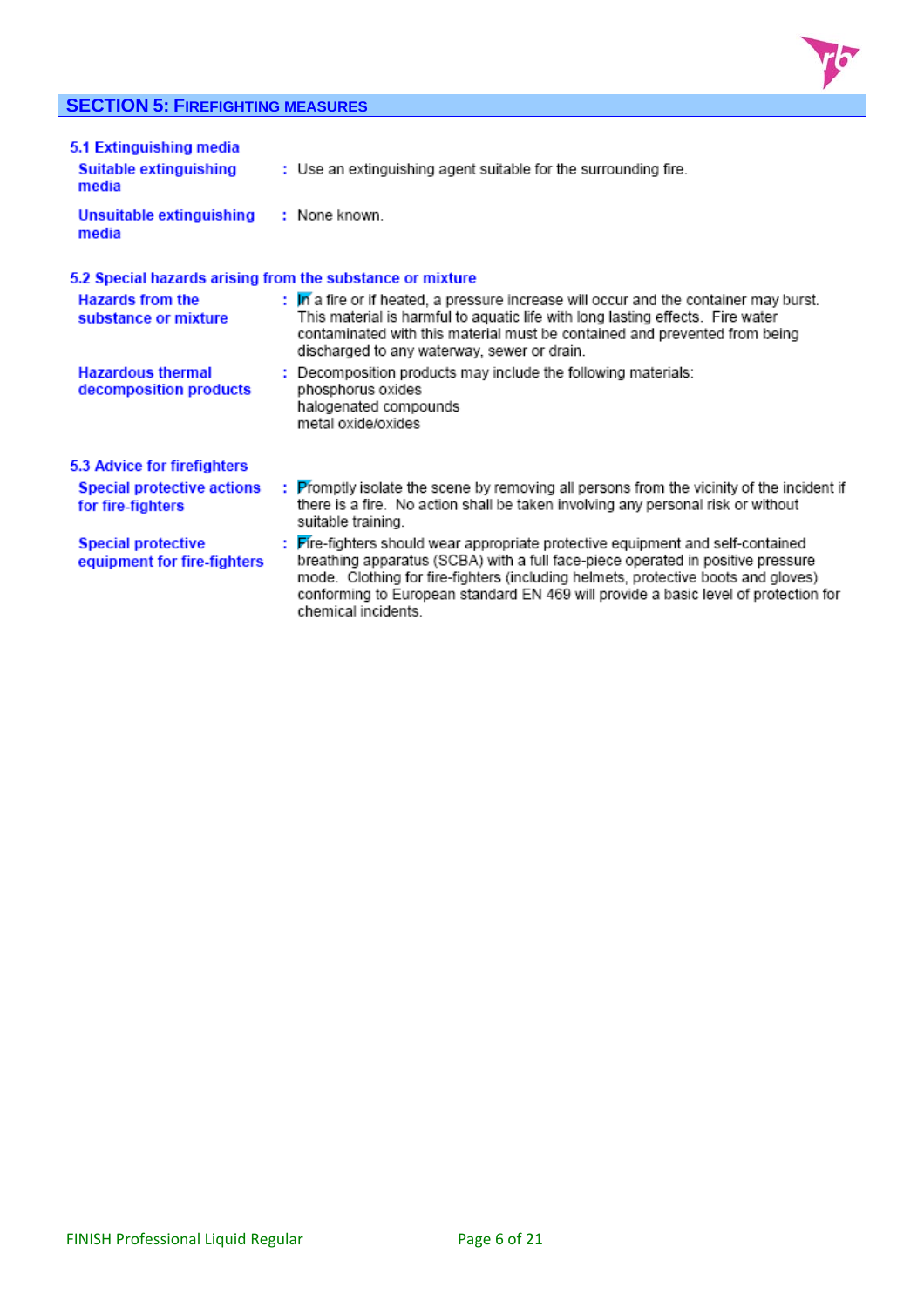

# **SECTION 6: ACCIDENTAL RELEASE MEASURES**

|                                                           | 6.1 Personal precautions, protective equipment and emergency procedures                                                                                                                                                                                                                                                                                                                                                                                                                                                                                                                       |
|-----------------------------------------------------------|-----------------------------------------------------------------------------------------------------------------------------------------------------------------------------------------------------------------------------------------------------------------------------------------------------------------------------------------------------------------------------------------------------------------------------------------------------------------------------------------------------------------------------------------------------------------------------------------------|
| For non-emergency<br>personnel                            | : No action shall be taken involving any personal risk or without suitable training.<br>Evacuate surrounding areas. Keep unnecessary and unprotected personnel from<br>entering. Do not touch or walk through spilled material. Do not breathe vapor or<br>mist. Provide adequate ventilation. Wear appropriate respirator when ventilation is<br>inadequate. Put on appropriate personal protective equipment.                                                                                                                                                                               |
| For emergency responders :                                | If specialized clothing is required to deal with the spillage, take note of any<br>information in Section 8 on suitable and unsuitable materials. See also the<br>information in "For non-emergency personnel".                                                                                                                                                                                                                                                                                                                                                                               |
| <b>6.2 Environmental</b><br>precautions                   | : Avoid dispersal of spilled material and runoff and contact with soil, waterways,<br>drains and sewers. Inform the relevant authorities if the product has caused<br>environmental pollution (sewers, waterways, soil or air). Water polluting material.<br>May be harmful to the environment if released in large quantities.                                                                                                                                                                                                                                                               |
| 6.3 Methods and materials for containment and cleaning up |                                                                                                                                                                                                                                                                                                                                                                                                                                                                                                                                                                                               |
| <b>Small spill</b>                                        | : Stop leak if without risk. Move containers from spill area. Dilute with water and mop<br>up if water-soluble. Alternatively, or if water-insoluble, absorb with an inert dry<br>material and place in an appropriate waste disposal container. Dispose of via a<br>licensed waste disposal contractor.                                                                                                                                                                                                                                                                                      |
| Large spill                                               | Stop leak if without risk. Move containers from spill area. Approach release from<br>upwind. Prevent entry into sewers, water courses, basements or confined areas.<br>Wash spillages into an effluent treatment plant or proceed as follows. Contain and<br>collect spillage with non-combustible, absorbent material e.g. sand, earth,<br>vermiculite or diatomaceous earth and place in container for disposal according to<br>local regulations. Dispose of via a licensed waste disposal contractor.<br>Contaminated absorbent material may pose the same hazard as the spilled product. |
| 6.4 Reference to other<br>sections                        | : See Section 1 for emergency contact information.<br>See Section 8 for information on appropriate personal protective equipment.<br>See Section 13 for additional waste treatment information                                                                                                                                                                                                                                                                                                                                                                                                |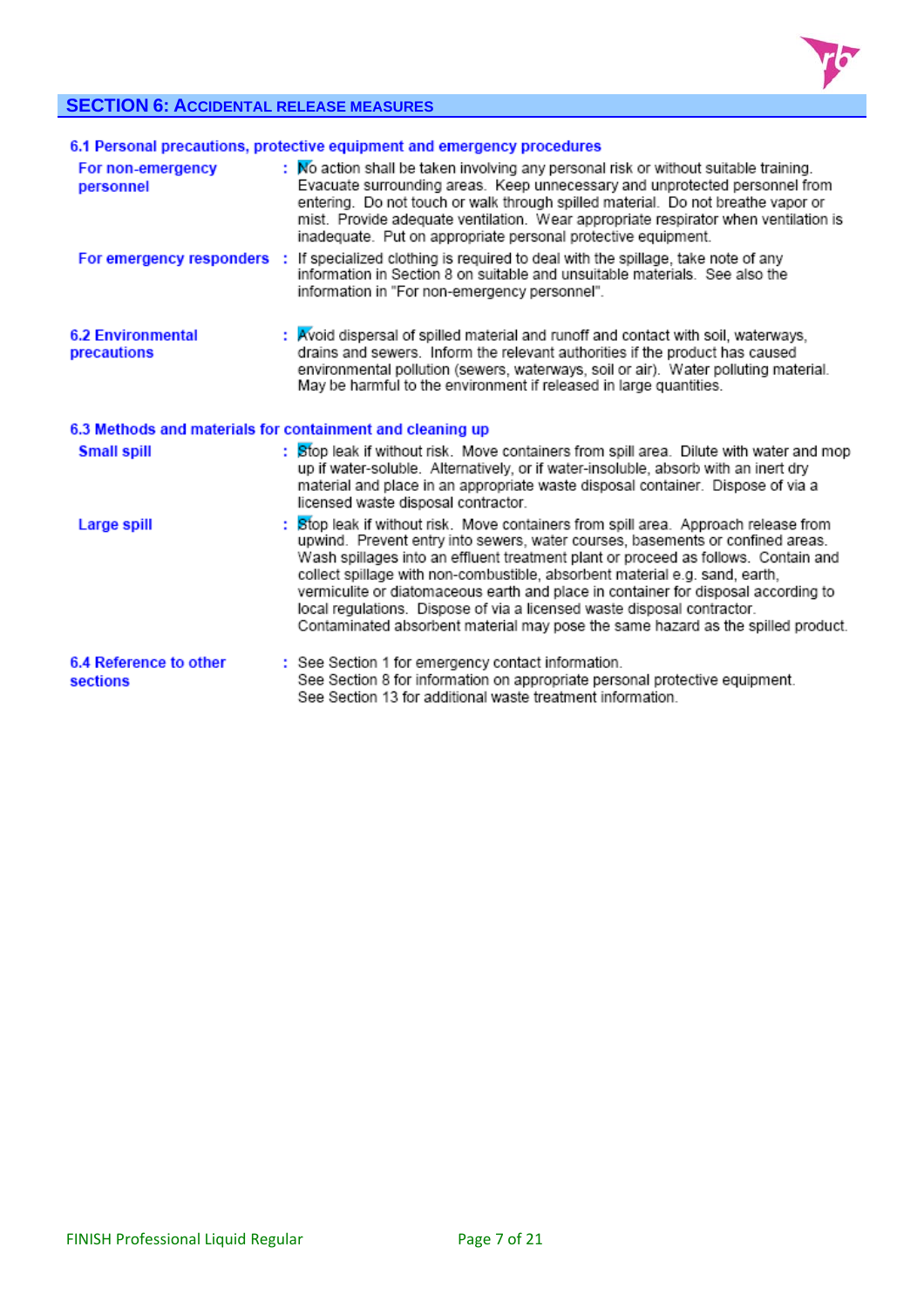

# **SECTION 7: HANDLING AND STORAGE**

The information in this section contains generic advice and guidance. The list of Identified Uses in Section 1 should be<br>consulted for any available use-specific information provided in the Exposure Scenario(s).

## 7.1 Precautions for safe handling

| <b>Protective measures</b>                       | : Put on appropriate personal protective equipment (see Section 8). Do not get in<br>eyes or on skin or clothing. Do not breathe vapor or mist. Do not ingest. Avoid<br>release to the environment. If during normal use the material presents a respiratory<br>hazard, use only with adequate ventilation or wear appropriate respirator. Keep in<br>the original container or an approved alternative made from a compatible material,<br>kept tightly closed when not in use. Empty containers retain product residue and<br>can be hazardous. Do not reuse container.                               |
|--------------------------------------------------|---------------------------------------------------------------------------------------------------------------------------------------------------------------------------------------------------------------------------------------------------------------------------------------------------------------------------------------------------------------------------------------------------------------------------------------------------------------------------------------------------------------------------------------------------------------------------------------------------------|
| <b>Advice on general</b><br>occupational hygiene | : Eating, drinking and smoking should be prohibited in areas where this material is<br>handled, stored and processed. Workers should wash hands and face before<br>eating, drinking and smoking. Remove contaminated clothing and protective<br>equipment before entering eating areas. See also Section 8 for additional<br>information on hygiene measures.                                                                                                                                                                                                                                           |
|                                                  | 7.2 Conditions for safe storage, including any incompatibilities                                                                                                                                                                                                                                                                                                                                                                                                                                                                                                                                        |
| <b>Storage</b>                                   | : Do not store above the following temperature: $50^{\circ}$ C (122°F). Store in accordance<br>with local regulations. Store in original container protected from direct sunlight in a<br>dry, cool and well-ventilated area, away from incompatible materials (see Section 10)<br>and food and drink. Store locked up. Keep container tightly closed and sealed until<br>ready for use. Containers that have been opened must be carefully resealed and<br>kept upright to prevent leakage. Do not store in unlabeled containers. Use<br>appropriate containment to avoid environmental contamination. |
| 7.3 Specific end use(s)                          |                                                                                                                                                                                                                                                                                                                                                                                                                                                                                                                                                                                                         |
| <b>Recommendations</b>                           | : Professional uses                                                                                                                                                                                                                                                                                                                                                                                                                                                                                                                                                                                     |
| Industrial sector specific<br>solutions          | : Not available.                                                                                                                                                                                                                                                                                                                                                                                                                                                                                                                                                                                        |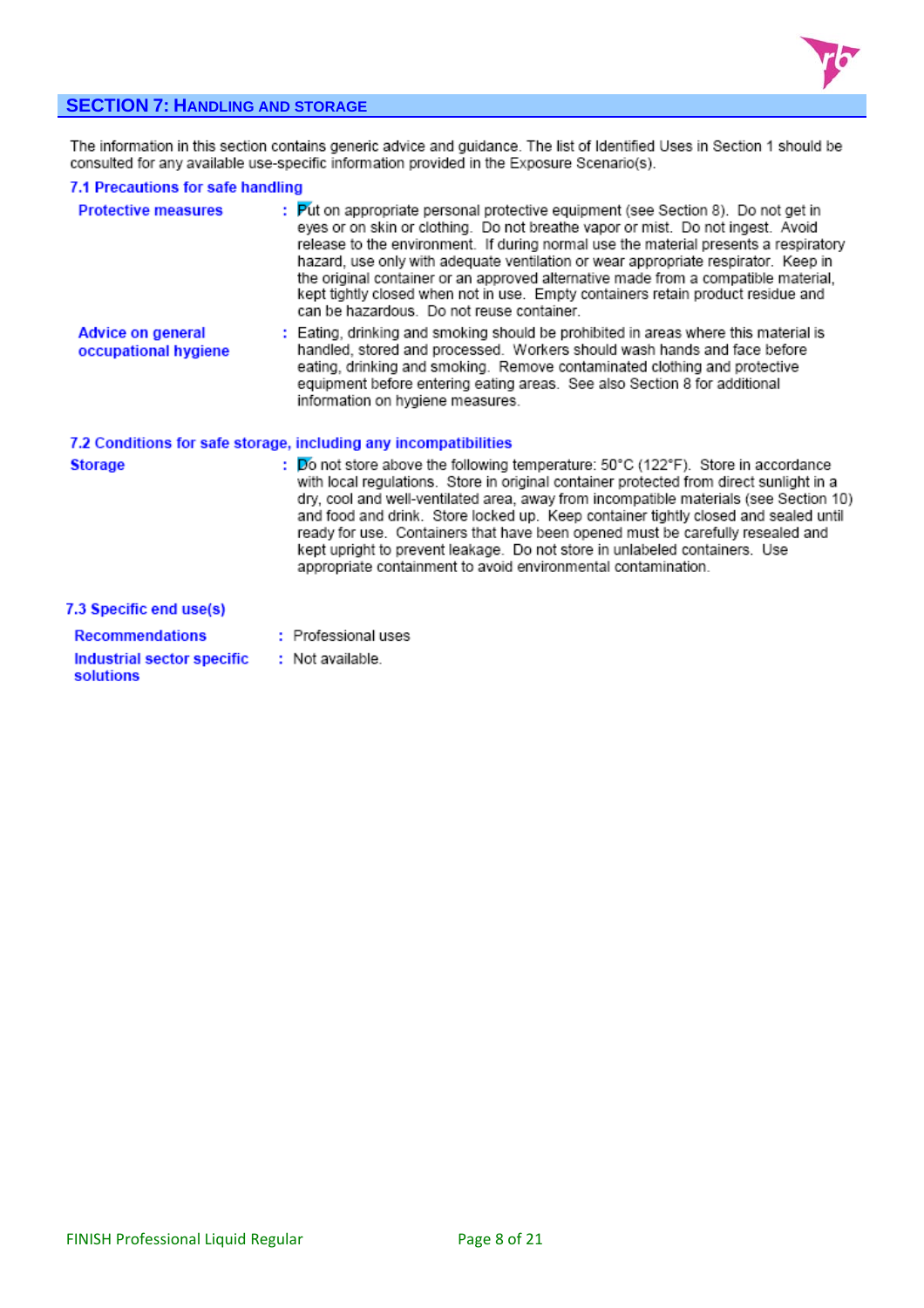

# **SECTION 8: EXPOSURE CONTROLS/PERSONAL PROTECTION**

The information in this section contains generic advice and guidance. The list of Identified Uses in Section 1 should be consulted for any available use-specific information provided in the Exposure Scenario(s).

### 8.1 Control parameters

### **Occupational exposure limits**

| <b>Product/ingredient name</b> | <b>Exposure limit values</b>                                                                   |
|--------------------------------|------------------------------------------------------------------------------------------------|
| <b>Europe</b>                  |                                                                                                |
| potassium hydroxide            | MZCR PEL/NPK-P (Czech Republic, 1/2013).<br>TWA: 1 mg/m <sup>3</sup> 8 hours.                  |
|                                | STEL: 2 mg/m <sup>3</sup> 15 minutes.                                                          |
|                                | AFS 2011:18 (Sweden, 12/2011).                                                                 |
|                                | TWA: 1 mg/m <sup>3</sup> 8 hours. Form: Inhalable dust                                         |
|                                | CEIL: 2 mg/m <sup>3</sup> 15 minutes. Form: Inhalable dust                                     |
|                                | <b>INSHT (Spain, 1/2014).</b>                                                                  |
|                                | STEL: 2 mg/m <sup>3</sup> 15 minutes.                                                          |
|                                | Arbejdstilsynet (Denmark, 10/2012).                                                            |
|                                | CEIL: 2 mg/m <sup>3</sup><br>Työterveyslaitos, Sosiaali- ja terveysministeriö (Finland, 3/2014 |
|                                |                                                                                                |
|                                | CEIL: 2 mg/m <sup>3</sup>                                                                      |
|                                | NAOSH (Ireland, 12/2011).                                                                      |
|                                | OELV-15min: 2 mg/m <sup>3</sup> 15 minutes.<br>SUVA (Switzerland, 1/2014).                     |
|                                | TWA: 2 mg/m <sup>3</sup> 8 hours. Form: Inhalable dust (total dust)                            |
|                                | FOR-2011-12-06-1358 (Norway, 1/2013).                                                          |
|                                | CEIL: 2 mg/m <sup>3</sup>                                                                      |
|                                | EH40/2005 WELs (United Kingdom (UK), 12/2011).<br>STEL: 2 mg/m <sup>3</sup> 15 minutes.        |
|                                | 25/2000. (IX. 30.) EüM-SzCsM együttes rendelet (Hungary,                                       |
|                                | 12/2011).                                                                                      |
|                                | TWA: 2 mg/m <sup>3</sup> 8 hours.                                                              |
|                                | PEAK: 2 mg/m <sup>3</sup> 15 minutes.                                                          |
|                                | Rozporzadzenie Ministra Pracy i Polityki Spolecznej (Dz.U.                                     |
|                                | 2014 poz. 817) (Poland, 6/2014).                                                               |
|                                | TWA: 0.5 mg/m <sup>3</sup> 8 hours.                                                            |
|                                | STEL: 1 mg/m <sup>3</sup> 15 minutes.                                                          |
|                                | Töökeskkonna keemiliste ohutegurite piirnormid määrus nr<br>293 (Estonia, 1/2008).             |
|                                | TWA: 2 mg/m <sup>3</sup> 8 hours.                                                              |
|                                | Instituto Português da Qualidade (Portugal, 11/2014).                                          |
|                                | CEIL: 2 mg/m <sup>3</sup>                                                                      |
|                                | Υπουργείο Εργασίας και Κοινωνικών Υποθέσεων (Greece,                                           |
|                                | $2/2012$ ).                                                                                    |
|                                | TWA: 2 mg/m <sup>3</sup> 8 hours.                                                              |
|                                | STEL: 2 mg/m <sup>3</sup> 15 minutes.                                                          |
|                                | Lijst Grenswaarden / Valeurs Limites (Belgium, 4/2014).<br>$M: 2$ mg/m <sup>3</sup>            |
|                                | България Министерство на труда и социалната политика и                                         |
|                                | Министерството на здравеопазването (Bulgaria, 1/2012).                                         |
|                                | Limit value 8 hours: 2 mg/m <sup>3</sup> 8 hours.                                              |
|                                | HG 1218/2006 cu modificările și completările ulterioare (                                      |
|                                | Romania, 1/2012).                                                                              |
|                                | VLA: 1 mg/m <sup>3</sup> , (expressed as sodium hydroxide) 8 hours.                            |
|                                | Short term: 3 mg/m <sup>3</sup> , (expressed as sodium hydroxide) 15 minutes                   |
|                                | РО МинЗдраСоц ПДК (Russian Federation, 9/2011).                                                |
|                                | CEIL: 0.5 mg/m <sup>3</sup> , (as sodium hydrocarbonate) Form: aerosol                         |
|                                | GKV_MAK (Austria, 12/2011).                                                                    |
|                                | TWA: 2 mg/m <sup>3</sup> 8 hours. Form: inhalable fraction                                     |
|                                | MinGoRP GVI/KGVI (Croatia, 6/2013).                                                            |
|                                | STELV: 2 mg/m <sup>3</sup> 15 minutes.                                                         |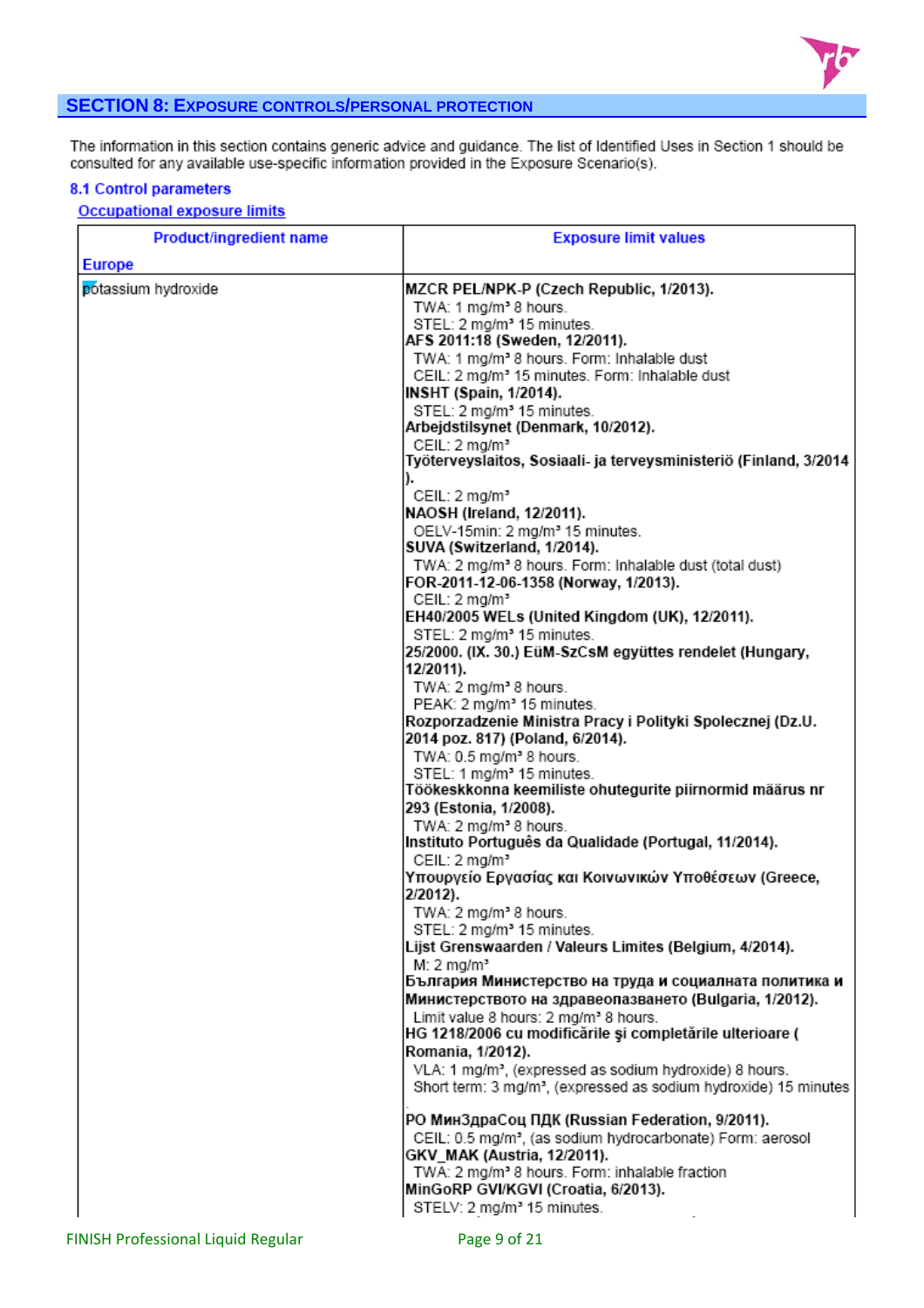

|  | Velferdarráðuneytið, Mengunarmarkaskrá (Iceland, 4/2009).<br>STEL: 2 mg/m <sup>3</sup> 15 minutes.<br>Ministerio de Trabajo, Empleo y Seguridad Social (Argentina,<br>11/2003).<br>CEIL: 2 mg/m <sup>3</sup><br>Ministerio de Salud - TLV (Peru, 7/2005).<br>CEIL: 2 mg/m <sup>3</sup><br>Menteri Tenaga Kerja dan Transmigrasi (Indonesia, 9/2014).<br>Absorbed through skin.<br>STEL: 2 mg/m <sup>3</sup> 15 minutes.<br>Ministère du travail (France, 7/2012). Notes: Ministry of Labour<br>(Brochure INRS Ed 984, July 2012). Indicative exposure limits<br>STEL: 2 mg/m <sup>3</sup> 15 minutes.<br> DOL OEL (South Africa, 8/1995). Notes: Recommended limit<br>STEL: 2 mg/m <sup>3</sup> 15 minutes. |
|--|-------------------------------------------------------------------------------------------------------------------------------------------------------------------------------------------------------------------------------------------------------------------------------------------------------------------------------------------------------------------------------------------------------------------------------------------------------------------------------------------------------------------------------------------------------------------------------------------------------------------------------------------------------------------------------------------------------------|
|--|-------------------------------------------------------------------------------------------------------------------------------------------------------------------------------------------------------------------------------------------------------------------------------------------------------------------------------------------------------------------------------------------------------------------------------------------------------------------------------------------------------------------------------------------------------------------------------------------------------------------------------------------------------------------------------------------------------------|

| <b>Recommended monitoring</b><br>procedures |  | : If this product contains ingredients with exposure limits, personal, workplace<br>atmosphere or biological monitoring may be required to determine the effectiveness<br>of the ventilation or other control measures and/or the necessity to use respiratory<br>protective equipment. Reference should be made to monitoring standards, such as<br>the following: European Standard EN 689 (Workplace atmospheres - Guidance for<br>the assessment of exposure by inhalation to chemical agents for comparison with<br>limit values and measurement strategy) European Standard EN 14042 (Workplace<br>atmospheres - Guide for the application and use of procedures for the assessment<br>of exposure to chemical and biological agents) European Standard EN 482<br>(Workplace atmospheres - General requirements for the performance of procedures<br>for the measurement of chemical agents) Reference to national guidance<br>documents for methods for the determination of hazardous substances will also be<br>required. |
|---------------------------------------------|--|------------------------------------------------------------------------------------------------------------------------------------------------------------------------------------------------------------------------------------------------------------------------------------------------------------------------------------------------------------------------------------------------------------------------------------------------------------------------------------------------------------------------------------------------------------------------------------------------------------------------------------------------------------------------------------------------------------------------------------------------------------------------------------------------------------------------------------------------------------------------------------------------------------------------------------------------------------------------------------------------------------------------------------|
|---------------------------------------------|--|------------------------------------------------------------------------------------------------------------------------------------------------------------------------------------------------------------------------------------------------------------------------------------------------------------------------------------------------------------------------------------------------------------------------------------------------------------------------------------------------------------------------------------------------------------------------------------------------------------------------------------------------------------------------------------------------------------------------------------------------------------------------------------------------------------------------------------------------------------------------------------------------------------------------------------------------------------------------------------------------------------------------------------|

# 8.2 Manufacturer: Exposure controls

| <b>Appropriate engineering</b><br>controls | : If user operations generate dust, fumes, gas, vapor or mist, use process<br>enclosures, local exhaust ventilation or other engineering controls to keep worker<br>exposure to airborne contaminants below any recommended or statutory limits.                                                                                                                                                                                                                                                                                                                                                                         |
|--------------------------------------------|--------------------------------------------------------------------------------------------------------------------------------------------------------------------------------------------------------------------------------------------------------------------------------------------------------------------------------------------------------------------------------------------------------------------------------------------------------------------------------------------------------------------------------------------------------------------------------------------------------------------------|
| Individual protection measures             |                                                                                                                                                                                                                                                                                                                                                                                                                                                                                                                                                                                                                          |
| <b>Hygiene measures</b>                    | : Wash hands, forearms and face thoroughly after handling chemical products,<br>before eating, smoking and using the lavatory and at the end of the working period.<br>Appropriate techniques should be used to remove potentially contaminated clothing.<br>Wash contaminated clothing before reusing. Ensure that eyewash stations and<br>safety showers are close to the workstation location.                                                                                                                                                                                                                        |
| <b>Eye/face protection</b>                 | : Safety eyewear complying with an approved standard should be used when a risk<br>assessment indicates this is necessary to avoid exposure to liquid splashes, mists,<br>gases or dusts. If contact is possible, the following protection should be worn,<br>unless the assessment indicates a higher degree of protection: chemical splash<br>goggles and/or face shield. If inhalation hazards exist, a full-face respirator may be<br>required instead.                                                                                                                                                              |
| <b>Skin protection</b>                     |                                                                                                                                                                                                                                                                                                                                                                                                                                                                                                                                                                                                                          |
| <b>Hand protection</b>                     | : Chemical-resistant, impervious gloves complying with an approved standard should<br>be worn at all times when handling chemical products if a risk assessment indicates<br>this is necessary. Considering the parameters specified by the glove manufacturer,<br>check during use that the gloves are still retaining their protective properties. It<br>should be noted that the time to breakthrough for any glove material may be<br>different for different glove manufacturers. In the case of mixtures, consisting of<br>several substances, the protection time of the gloves cannot be accurately<br>estimated |
|                                            | Permeation level 6, Penetration level 3 following EN374, taking into consideration<br>the exposure of chemicals given in chapter 3.                                                                                                                                                                                                                                                                                                                                                                                                                                                                                      |
| <b>Body protection</b>                     | : Personal protective equipment for the body should be selected based on the task<br>being performed and the risks involved and should be approved by a specialist<br>before handling this product.                                                                                                                                                                                                                                                                                                                                                                                                                      |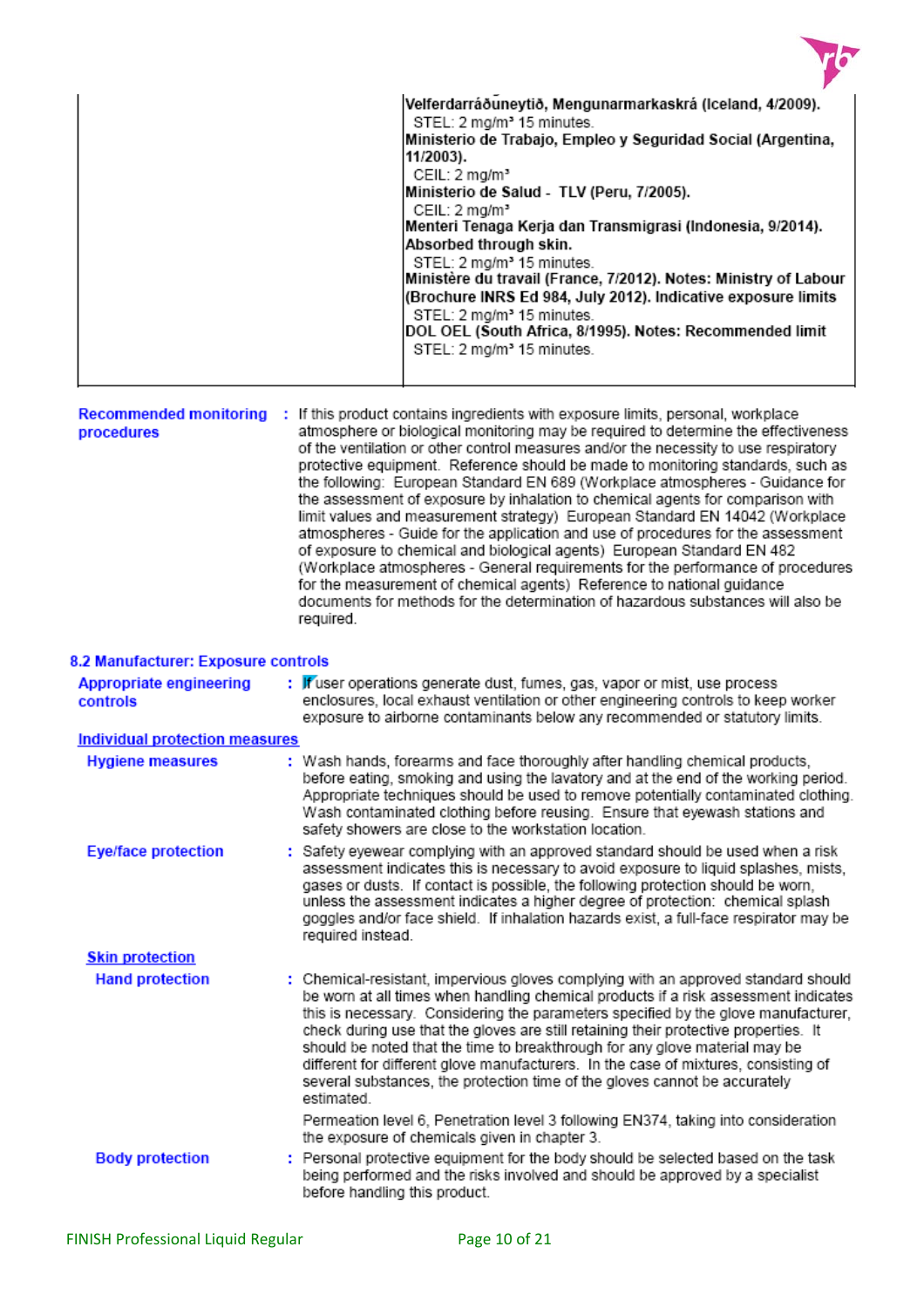

| Other skin protection                     | : Appropriate footwear and any additional skin protection measures should be<br>selected based on the task being performed and the risks involved and should be<br>approved by a specialist before handling this product.                                                                                                       |
|-------------------------------------------|---------------------------------------------------------------------------------------------------------------------------------------------------------------------------------------------------------------------------------------------------------------------------------------------------------------------------------|
| <b>Respiratory protection</b>             | : Based on the hazard and potential for exposure, select a respirator that meets the<br>appropriate standard or certification. Respirators must be used according to a<br>respiratory protection program to ensure proper fitting, training, and other important<br>aspects of use.                                             |
| <b>Environmental exposure</b><br>controls | : Emissions from ventilation or work process equipment should be checked to<br>ensure they comply with the requirements of environmental protection legislation.<br>In some cases, fume scrubbers, filters or engineering modifications to the process<br>equipment will be necessary to reduce emissions to acceptable levels. |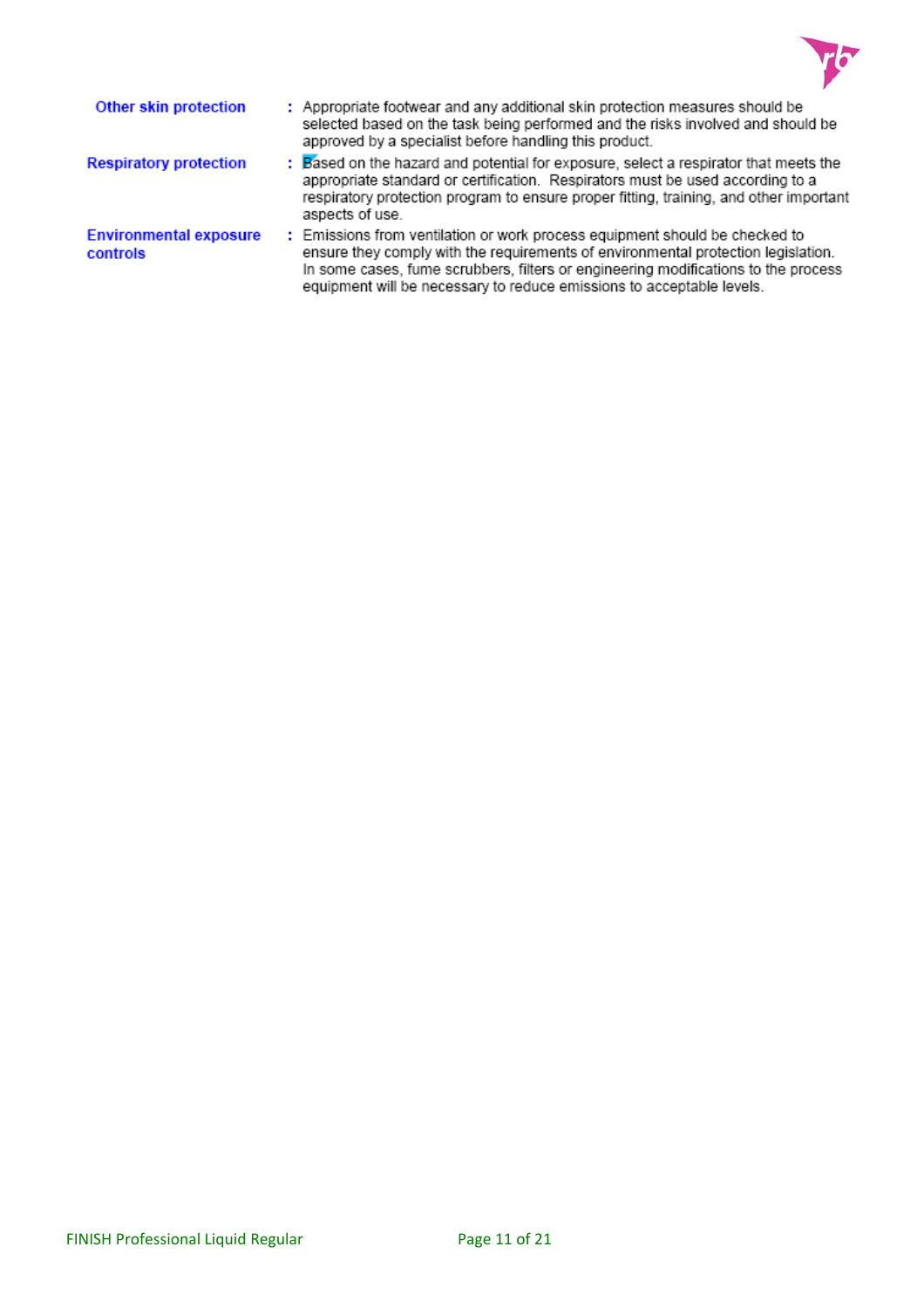

# **SECTION 9: PHYSICAL AND CHEMICAL PROPERTIES**

| 9.1 Information on basic physical and chemical properties  |                                                                        |
|------------------------------------------------------------|------------------------------------------------------------------------|
| <b>Appearance</b>                                          |                                                                        |
| <b>Physical state</b>                                      | : Liquid. [Viscous liquid.]                                            |
| Color                                                      | : Colorless                                                            |
| Odor                                                       | : Characteristic.                                                      |
| <b>Odor threshold</b>                                      | : Not available.                                                       |
| pH                                                         | $: 13.55$ to 13.95                                                     |
| Melting point/freezing point                               | : <0°C                                                                 |
| Initial boiling point and<br>boiling range                 | $: >100^{\circ}C$                                                      |
| <b>Flash point</b>                                         | : Closed cup: >100°C [flash point value based on ingredient data]      |
| <b>Evaporation rate</b>                                    | : Not available.                                                       |
| <b>Flammability (solid, gas)</b>                           | : Not available.                                                       |
| <b>Burning time</b>                                        | : Not applicable.                                                      |
| <b>Burning rate</b>                                        | : Not applicable.                                                      |
| <b>Upper/lower flammability or</b><br>explosive limits     | : Not available.                                                       |
| <b>Vapor pressure</b>                                      | : Not available.                                                       |
| <b>Vapor density</b>                                       | : Not available.                                                       |
| <b>Density</b>                                             | : 1.265 to 1.305 g/cm <sup>3</sup> [20°C]                              |
| <b>Solubility(ies)</b>                                     | : Easily soluble in the following materials: cold water and hot water. |
| Partition coefficient: n-octanol/: Not available.<br>water |                                                                        |
| <b>Decomposition temperature</b>                           | : Not available.                                                       |
| <b>Viscosity</b>                                           | Dynamic (room temperature): 100 mPa·s                                  |
| <b>Explosive properties</b>                                | : Not available.                                                       |
| <b>Oxidizing properties</b>                                | : Not available.                                                       |
| Alkali. Test [g HCl/100g<br><b>Product]</b>                | : corrosive                                                            |
| <b>Corrosivity Remarks</b>                                 | : Not available                                                        |

# 9.2 Other information

No additional information.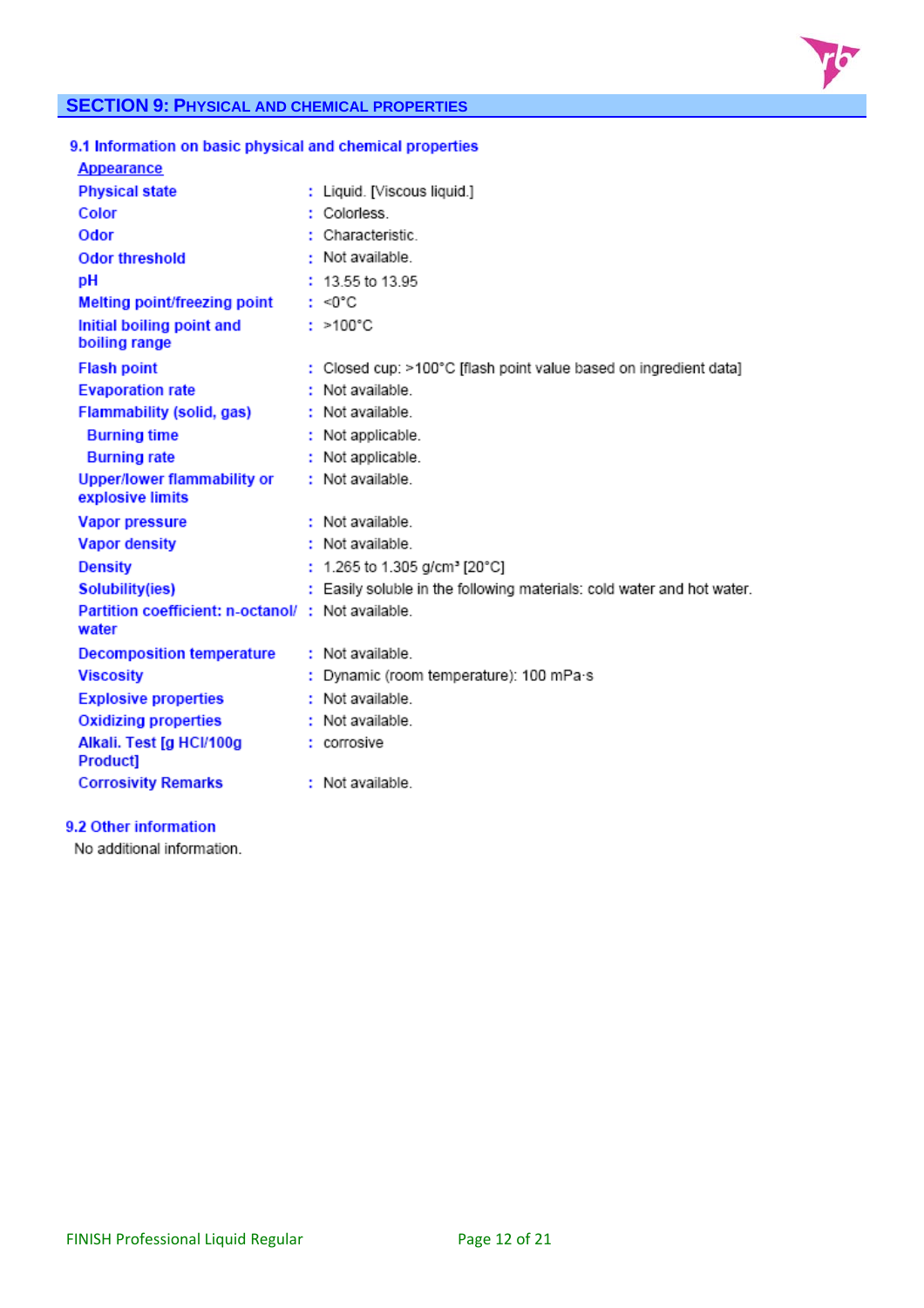

# **SECTION 10: STABILITY AND REACTIVITY**

| <b>10.1 Reactivity</b>                          | : No specific test data related to reactivity available for this product or its ingredients.                                                     |
|-------------------------------------------------|--------------------------------------------------------------------------------------------------------------------------------------------------|
| <b>10.2 Chemical stability</b>                  | : The product may not be stable under certain conditions of storage or use. See<br>"Possibility of Hazardous Reactions" for further information. |
| 10.3 Possibility of<br>hazardous reactions      | : Hazardous reactions or instability may occur under certain conditions of storage or<br>use.<br>Contact with acids liberates toxic gas.         |
| 10.4 Conditions to avoid                        | : No specific data.                                                                                                                              |
| 10.5 Incompatible materials                     | : No specific data.                                                                                                                              |
| <b>10.6 Hazardous</b><br>decomposition products | : Under normal conditions of storage and use, hazardous decomposition products<br>should not be produced.                                        |
| <b>Instability Conditions</b>                   | : Keep away from heat and direct sunlight.                                                                                                       |
| <b>Instability temperature</b>                  | : $50^{\circ}$ C (122 $^{\circ}$ F)                                                                                                              |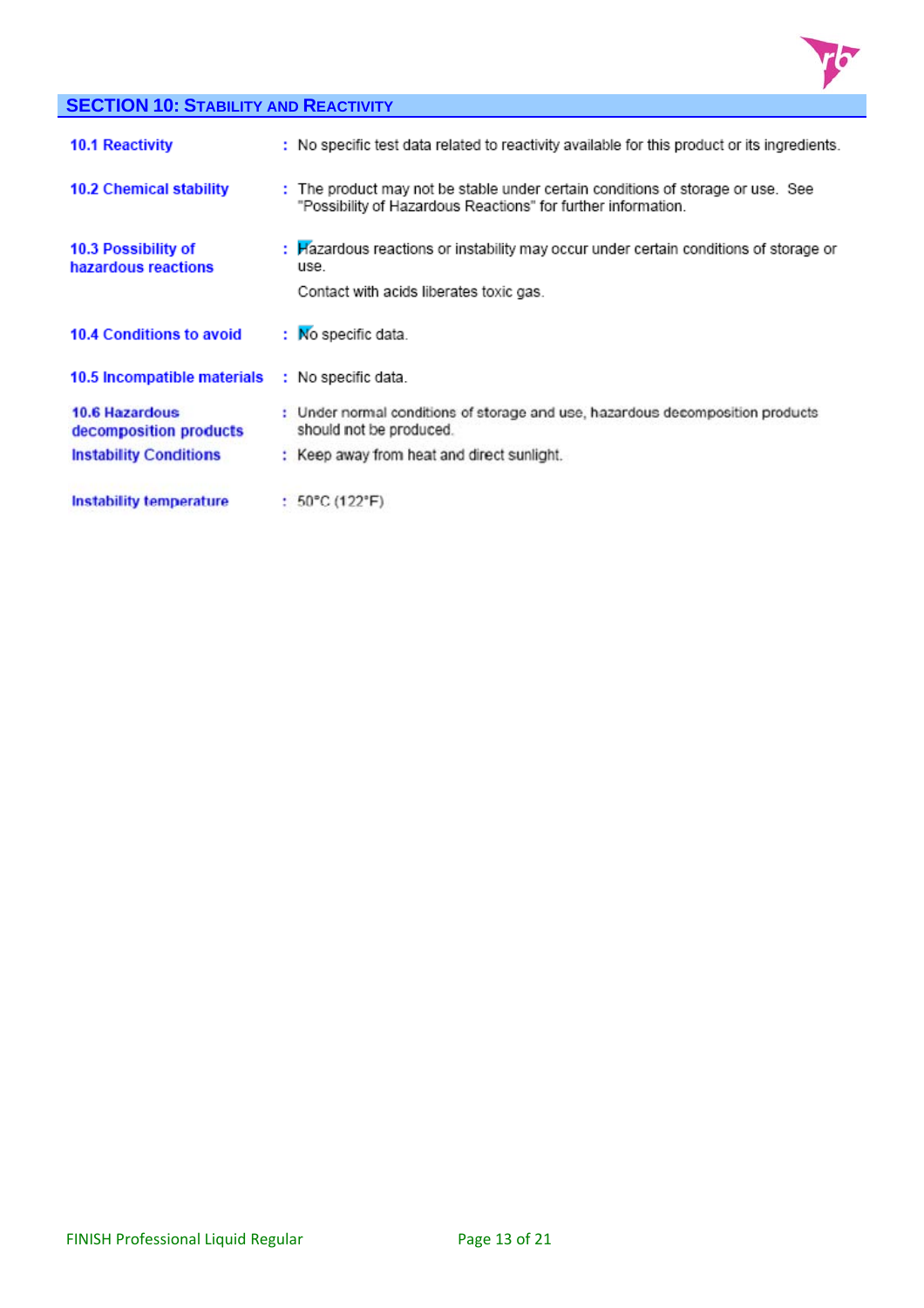

# **SECTION 11: TOXICOLOGICAL INFORMATION**

### 11.1 Information on toxicological effects

### **Acute toxicity**

| <b>Product/ingredient name</b>  | <b>Result</b>                                                       | <b>Species</b>   | <b>Dose</b> | <b>Exposure</b> |
|---------------------------------|---------------------------------------------------------------------|------------------|-------------|-----------------|
| potassium hydroxide             | LD50 Oral                                                           | Rat              | 273 mg/kg   |                 |
| <b>Conclusion/Summary</b>       | : Based on available data, the classification criteria are not met. |                  |             |                 |
| <b>Acute toxicity estimates</b> |                                                                     |                  |             |                 |
|                                 |                                                                     | <b>ATE value</b> |             |                 |

4902 mg/kg

# Oral

# **Irritation/Corrosion**

| <b>Product/ingredient name</b>                       | <b>Result</b>                                            | <b>Species</b> | <b>Score</b>             | <b>Exposure</b>            | <b>Observation</b>       |
|------------------------------------------------------|----------------------------------------------------------|----------------|--------------------------|----------------------------|--------------------------|
| potassium hydroxide                                  | Eyes - Moderate irritant                                 | Rabbit         |                          | 24 hours 1<br>milligrams   |                          |
|                                                      | Skin - Severe irritant                                   | Guinea pig     | $\overline{\phantom{a}}$ | 24 hours 50<br>milligrams  | $\overline{\phantom{0}}$ |
|                                                      | Skin - Severe irritant                                   | Human          | $\overline{\phantom{a}}$ | 24 hours 50<br>milligrams  |                          |
|                                                      | Skin - Severe irritant                                   | Rabbit         | $\overline{\phantom{0}}$ | 24 hours 50<br>milligrams  |                          |
| Silicic acid, sodium salt                            | Eyes - Severe irritant                                   | Rabbit         | $\overline{\phantom{a}}$ | 24 hours 10<br>milligrams  |                          |
|                                                      | Skin - Severe irritant                                   | Rabbit         | $\overline{\phantom{0}}$ | 24 hours 500<br>milligrams |                          |
| sodium hypochlorite, solution   Eyes - Mild irritant |                                                          | Rabbit         | $\overline{\phantom{a}}$ | 1.31<br>milligrams         |                          |
|                                                      | Eyes - Moderate irritant                                 | Rabbit         |                          | 10 milligrams              |                          |
| <b>Skin</b>                                          | : Based on Calculation method: Causes Severe Skin Burns. |                |                          |                            |                          |

# **Eyes**

### : Based on Calculation method: Causes serious eye damage.

: Based on available data, the classification criteria are not met. **Respiratory** 

### **Sensitization**

No known effect according to our database.

| <b>Skin</b> | : Based on available data, the classification criteria are not met. |
|-------------|---------------------------------------------------------------------|
| Respiratory | : Based on available data, the classification criteria are not met. |

### **Mutagenicity**

No known effect according to our database.

**Conclusion/Summary** : Based on available data, the classification criteria are not met.

### Carcinogenicity

No known effect according to our database.

**Conclusion/Summary**<br>Reproductive toxicity : Based on available data, the classification criteria are not met.

No known effect according to our database.

: Based on available data, the classification criteria are not met. **Conclusion/Summary** 

### **Teratogenicity**

No known effect according to our database.

**Conclusion/Summary** : Based on available data, the classification criteria are not met.

### Specific target organ toxicity (single exposure)

| Product/ingredient name   | Category   | <b>Route of</b><br>exposure | <b>Target organs</b>            |
|---------------------------|------------|-----------------------------|---------------------------------|
| Silicic acid, sodium salt | Category 3 | Not applicable.             | Respiratory tract<br>irritation |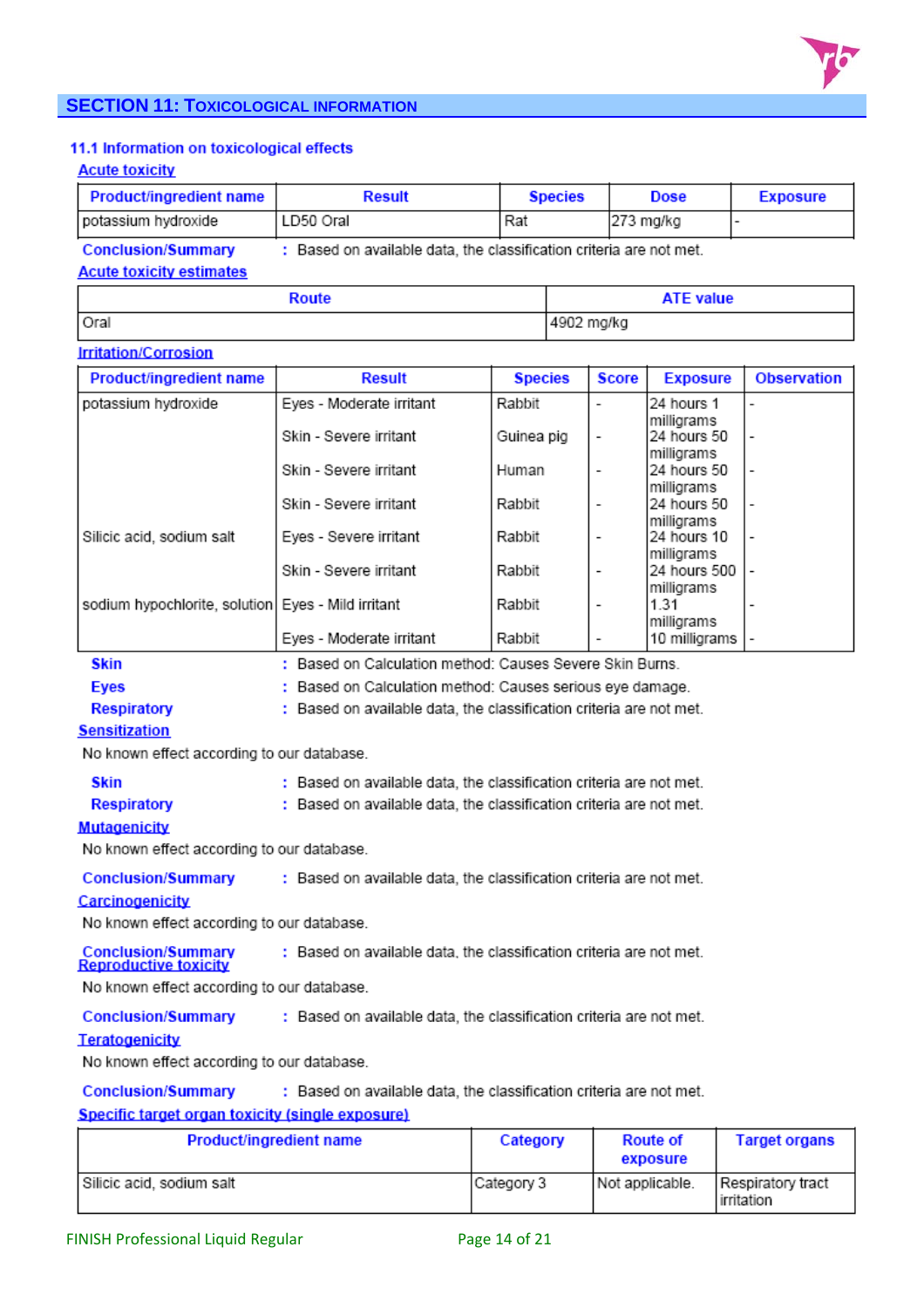

# **Specific target organ toxicity (repeated exposure)**

No known effect according to our database.

# **Aspiration hazard**

No known effect according to our database.

| <b>Potential acute health effects</b> |                                                                                                        |
|---------------------------------------|--------------------------------------------------------------------------------------------------------|
| Eye contact                           | : Causes serious eye damage.                                                                           |
| <b>Inhalation</b>                     | : No known significant effects or critical hazards.                                                    |
| <b>Skin contact</b>                   | : Severely corrosive to the skin. Causes severe burns.                                                 |
| Ingestion                             | : No known significant effects or critical hazards.                                                    |
|                                       | <b>Symptoms related to the physical, chemical and toxicological characteristics</b>                    |
| Eye contact                           | : Adverse symptoms may include the following:<br>pain<br>watering<br>redness                           |
| <b>Inhalation</b>                     | : No specific data.                                                                                    |
| <b>Skin contact</b>                   | : Adverse symptoms may include the following:<br>pain or irritation<br>redness<br>blistering may occur |
| Ingestion                             | : Adverse symptoms may include the following:<br>stomach pains                                         |
|                                       | Delayed and immediate effects and also chronic effects from short and long term eye                    |

|                                            | Delayed and immediate effects and also chronic effects from short and long term exposure |
|--------------------------------------------|------------------------------------------------------------------------------------------|
| <b>Short term exposure</b>                 |                                                                                          |
| <b>Potential immediate</b><br>effects      | : Not available.                                                                         |
| Potential delayed effects : Not available. |                                                                                          |
| Long term exposure                         |                                                                                          |
| <b>Potential immediate</b><br>effects      | : Not available.                                                                         |
| Potential delayed effects : Not available. |                                                                                          |
| <b>Potential chronic health effects</b>    |                                                                                          |
| Not available.                             |                                                                                          |
| <b>Conclusion/Summary</b>                  | : Based on available data, the classification criteria are not met.                      |
| General                                    | : No known significant effects or critical hazards.                                      |
| Carcinogenicity                            | : No known significant effects or critical hazards.                                      |
| <b>Mutagenicity</b>                        | : No known significant effects or critical hazards.                                      |
| <b>Teratogenicity</b>                      | : No known significant effects or critical hazards.                                      |
| <b>Developmental effects</b>               | : No known significant effects or critical hazards.                                      |
| <b>Fertility effects</b>                   | : No known significant effects or critical hazards.                                      |
| <b>Other information</b>                   | : Not available.                                                                         |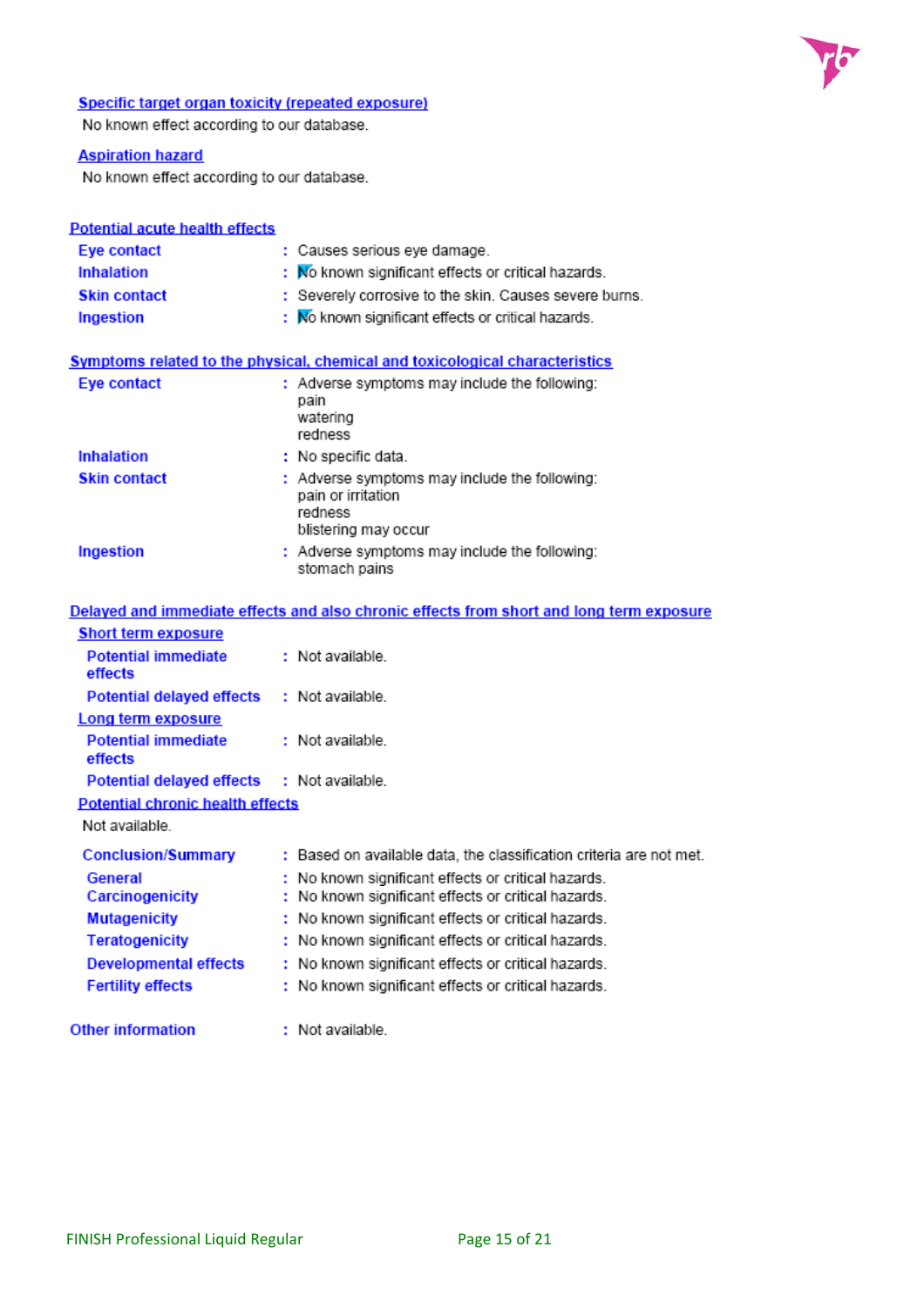

# **SECTION 12: ECOLOGICAL INFORMATION**

# 12.1 Toxicity

| Product/ingredient name   | <b>Result</b>                                                    | <b>Species</b>                                                                | <b>Exposure</b> |
|---------------------------|------------------------------------------------------------------|-------------------------------------------------------------------------------|-----------------|
| potassium hydroxide       | Acute LC50 80 ppm Fresh water                                    | Fish - Gambusia affinis - Adult                                               | 96 hours        |
| Silicic acid, sodium salt | Acute EC50 33.53 mg/l Fresh water                                | Crustaceans - Ceriodaphnia<br>dubia - Neonate                                 | 148 hours       |
|                           | Acute LC50 494000 µg/l Fresh water                               | Daphnia - Daphnia magna                                                       | 48 hours        |
|                           | sodium hypochlorite, solution Acute EC50 46000 µg/l Marine water | Algae - Gracilaria tenuistipitata                                             | 4 days          |
|                           | Acute LC50 56400 µg/l Marine water                               | Crustaceans - Palaemonetes<br>pugio                                           | 48 hours        |
|                           | Acute LC50 32 µg/l Fresh water                                   | Daphnia - Daphnia magna                                                       | 48 hours        |
|                           | Acute LC50 32 µg/l Marine water                                  | Fish - Oncorhynchus kisutch -<br>Juvenile (Fledgling, Hatchling,<br>Weanling) | 96 hours        |
|                           | Chronic NOEC 10000 µg/l Marine<br>water                          | Algae - Gracilaria tenuistipitata                                             | 4 days          |
|                           | Chronic NOEC 0.1 ppm Fresh water                                 | Fish - Cyprinus carpio - Young                                                | 30 days         |

### 12.2 Persistence and degradability

The surfactant(s) contained in this preparation complies(comply) with the biodegradability criteria as laid down in Regulation (EC) No.648/2004 on detergents. Data to support this assertion are held at the disposal of the competent authorities of the Member States and will be made available to them, at their direct request or at the request of a detergent manufacturer.

No known effect according to our database.

### 12.3 Bioaccumulative potential

No known effect according to our database.

| <b>12.4 Mobility in soil</b>                     |                   |
|--------------------------------------------------|-------------------|
| Soil/water partition<br><b>coefficient (Koc)</b> | : Not available.  |
| <b>Mobility</b>                                  | : Not available.  |
| 12.5 Results of PBT and vPvB assessment          |                   |
| PBT                                              | : Not applicable. |
| vPvR                                             | : Not applicable. |

12.6 Other adverse effects : No known significant effects or critical hazards.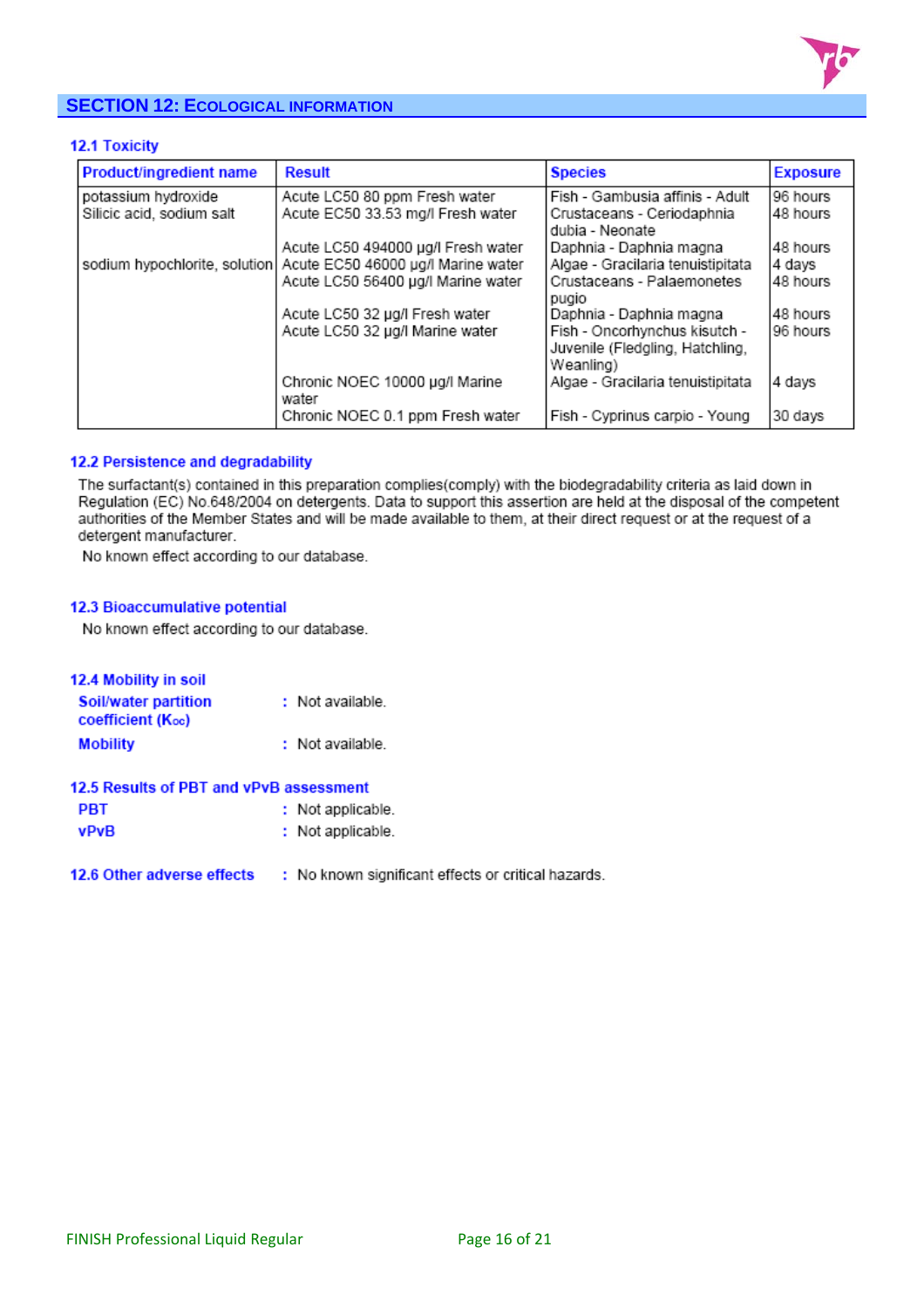

# **SECTION 13: DISPOSAL CONSIDERATIONS**

The information in this section contains generic advice and guidance. The list of Identified Uses in Section 1 should be<br>consulted for any available use-specific information provided in the Exposure Scenario(s).

| 13.1 Waste treatment methods<br><b>Product</b> |                                                                                                                                                                                                                                                                                                                                                                                                                                                                                                                                                      |
|------------------------------------------------|------------------------------------------------------------------------------------------------------------------------------------------------------------------------------------------------------------------------------------------------------------------------------------------------------------------------------------------------------------------------------------------------------------------------------------------------------------------------------------------------------------------------------------------------------|
| <b>Methods of disposal</b>                     | : The generation of waste should be avoided or minimized wherever possible.<br>Disposal of this product, solutions and any by-products should at all times comply<br>with the requirements of environmental protection and waste disposal legislation<br>and any regional local authority requirements. Dispose of surplus and non-<br>recyclable products via a licensed waste disposal contractor. Waste should not be<br>disposed of untreated to the sewer unless fully compliant with the requirements of<br>all authorities with jurisdiction. |
| <b>Hazardous waste</b>                         | : Yes.                                                                                                                                                                                                                                                                                                                                                                                                                                                                                                                                               |

European waste catalogue (EWC)

| <b>Waste code</b>          | <b>Waste designation</b>                                                                                                                                                                                                                                                                                                                       |  |  |
|----------------------------|------------------------------------------------------------------------------------------------------------------------------------------------------------------------------------------------------------------------------------------------------------------------------------------------------------------------------------------------|--|--|
| 20 01 15*                  | Alkalines                                                                                                                                                                                                                                                                                                                                      |  |  |
| Packaging                  |                                                                                                                                                                                                                                                                                                                                                |  |  |
| <b>Methods of disposal</b> | : The generation of waste should be avoided or minimized wherever possible. Waste<br>packaging should be recycled. Incineration or landfill should only be considered<br>when recycling is not feasible.                                                                                                                                       |  |  |
| <b>Special precautions</b> | : This material and its container must be disposed of in a safe way. Care should be<br>taken when handling emptied containers that have not been cleaned or rinsed out.<br>Empty containers or liners may retain some product residues. Avoid dispersal of<br>spilled material and runoff and contact with soil, waterways, drains and sewers. |  |  |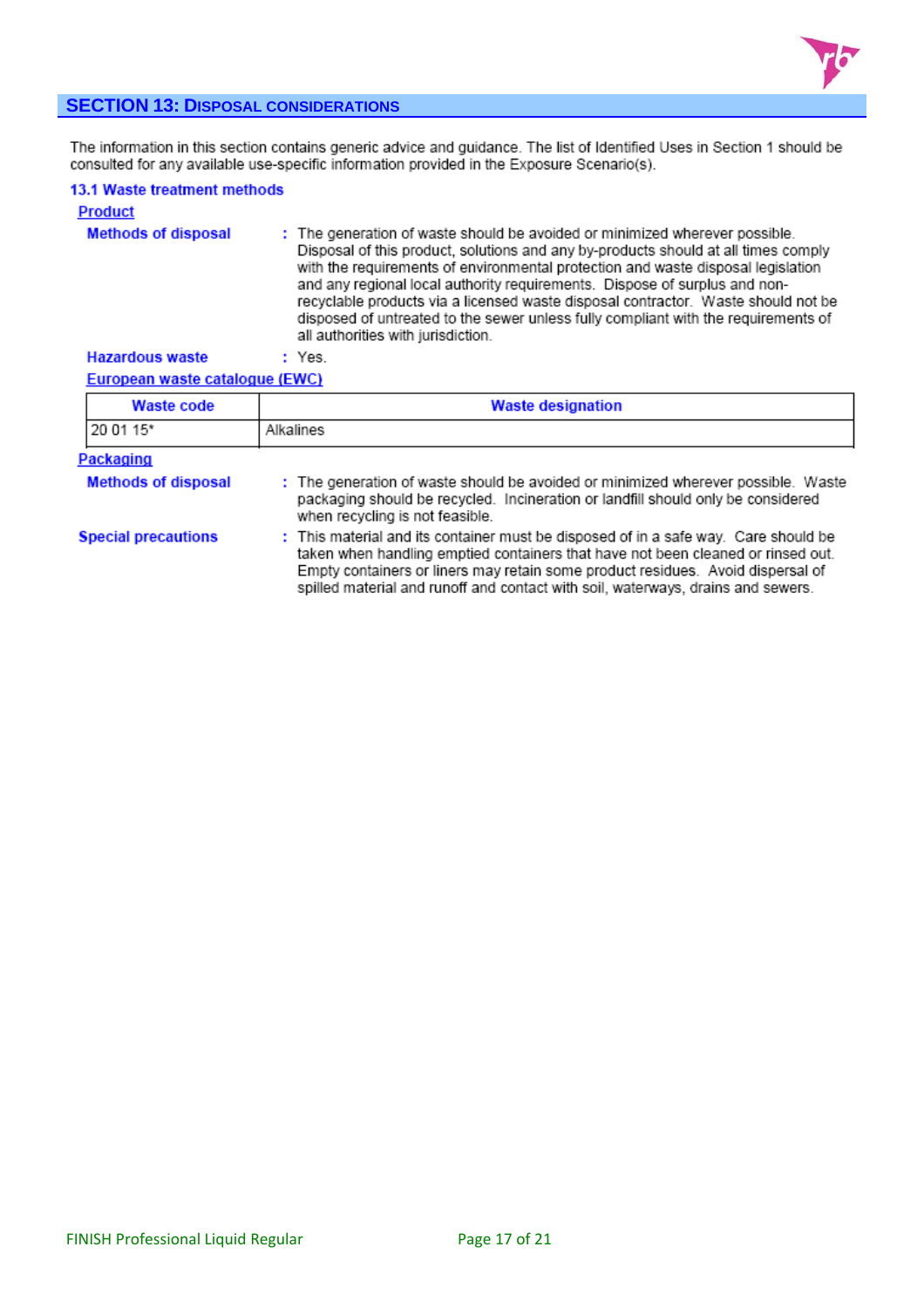

# **SECTION 14: TRANSPORT INFORMATION**

|                                           | <b>ADR/RID</b>                                                                                                                           | <b>ADN</b>                                                                                                  | <b>IMDG</b>                                                                                                 | <b>IATA</b>                                                                                                             |
|-------------------------------------------|------------------------------------------------------------------------------------------------------------------------------------------|-------------------------------------------------------------------------------------------------------------|-------------------------------------------------------------------------------------------------------------|-------------------------------------------------------------------------------------------------------------------------|
| 14.1 UN number                            | UN3266                                                                                                                                   | UN3266                                                                                                      | UN3266                                                                                                      | UN3266                                                                                                                  |
| 14.2 UN proper<br>shipping name           | CORROSIVE LIQUID.<br>BASIC, INORGANIC,<br>N.O.S. (potassium<br>hydroxide, sodium<br>hypochlorite, solution,<br>mixture)                  | CORROSIVE LIQUID.<br>BASIC, INORGANIC,<br>N.O.S. (potassium<br>hydroxide, sodium<br>hypochlorite, solution) | CORROSIVE LIQUID.<br>BASIC, INORGANIC,<br>N.O.S. (potassium<br>hydroxide, sodium<br>hypochlorite, solution) | Corrosive liquid, basic,<br>inorganic, n.o.s.<br>(potassium hydroxide,<br>sodium hypochlorite,<br>solution)             |
| <b>14.3 Transport</b><br>hazard class(es) | 8                                                                                                                                        | 8                                                                                                           | 8                                                                                                           | 8                                                                                                                       |
| 14.4 Packing<br>group                     | Ш                                                                                                                                        | $\mathsf{I}$                                                                                                | Ш                                                                                                           | Ш                                                                                                                       |
| 14.5<br><b>Environmental</b><br>hazards   | No.                                                                                                                                      | No.                                                                                                         | No.                                                                                                         | No.                                                                                                                     |
| <b>Additional</b><br><b>information</b>   | <b>Hazard identification</b><br>number<br>80<br>Limited quantity<br>11.<br><b>Special provisions</b><br>274<br><b>Tunnel code</b><br>(E) | <b>Special provisions</b><br>274                                                                            | Emergency<br>schedules (EmS)<br>F-A, S-B<br><b>Special provisions</b><br>274                                | The environmentally<br>hazardous substance<br>mark may appear if<br>required by other<br>transportation<br>regulations. |

For long distance transport of bulk material or shrunk pallet take into consideration sections 7 and 10.

user

14.6 Special precautions for : Transport within user's premises: always transport in closed containers that are upright and secure. Ensure that persons transporting the product know what to do in the event of an accident or spillage.

14.7 Transport in bulk : Not available. according to Annex II of **MARPOL** and the IBC Code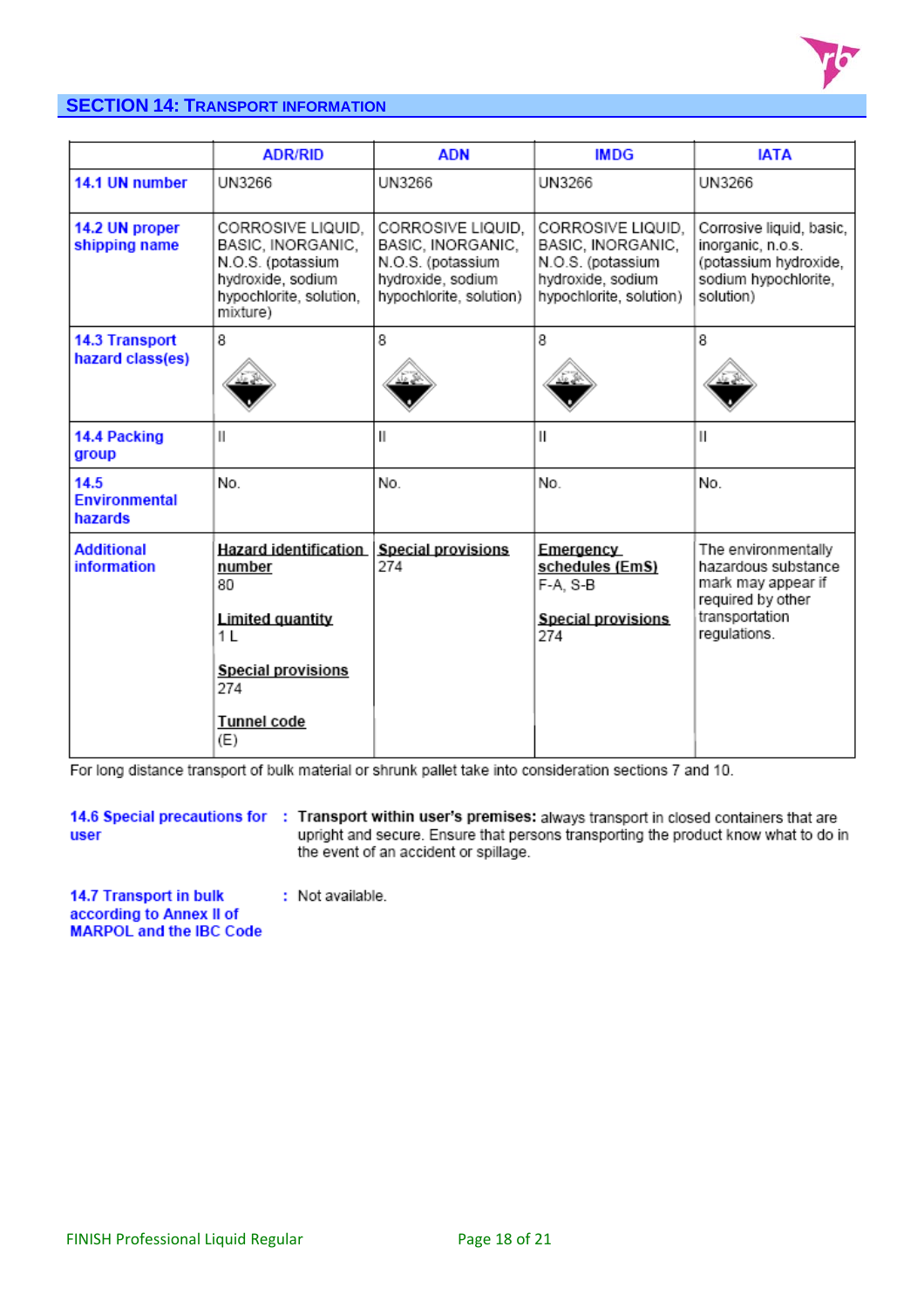

# **SECTION 15: REGULATORY INFORMATION**

|                                                                                                                                                                 | 15.1 Safety, health and environmental regulations/legislation specific for the substance or mixture |
|-----------------------------------------------------------------------------------------------------------------------------------------------------------------|-----------------------------------------------------------------------------------------------------|
| <b>Annex XVII - Restrictions : None</b><br>on the manufacture,<br>placing on the market<br>and use of certain<br>dangerous substances,<br>mixtures and articles |                                                                                                     |
| <b>Europe inventory</b>                                                                                                                                         | : All components are listed or exempted.                                                            |
| Industrial emissions<br>(integrated pollution)<br>prevention and control) -<br>Air                                                                              | : Not listed                                                                                        |
| Industrial emissions<br>(integrated pollution<br>prevention and control) -<br>Water                                                                             | : Not listed                                                                                        |
| <b>CMR Substances</b>                                                                                                                                           |                                                                                                     |
| None of the components are listed.                                                                                                                              |                                                                                                     |
| <b>Hazard class for water</b>                                                                                                                                   | : 1 Appendix No. 4                                                                                  |
| 15.2 Chemical Safety<br>Assessment                                                                                                                              | : Complete.                                                                                         |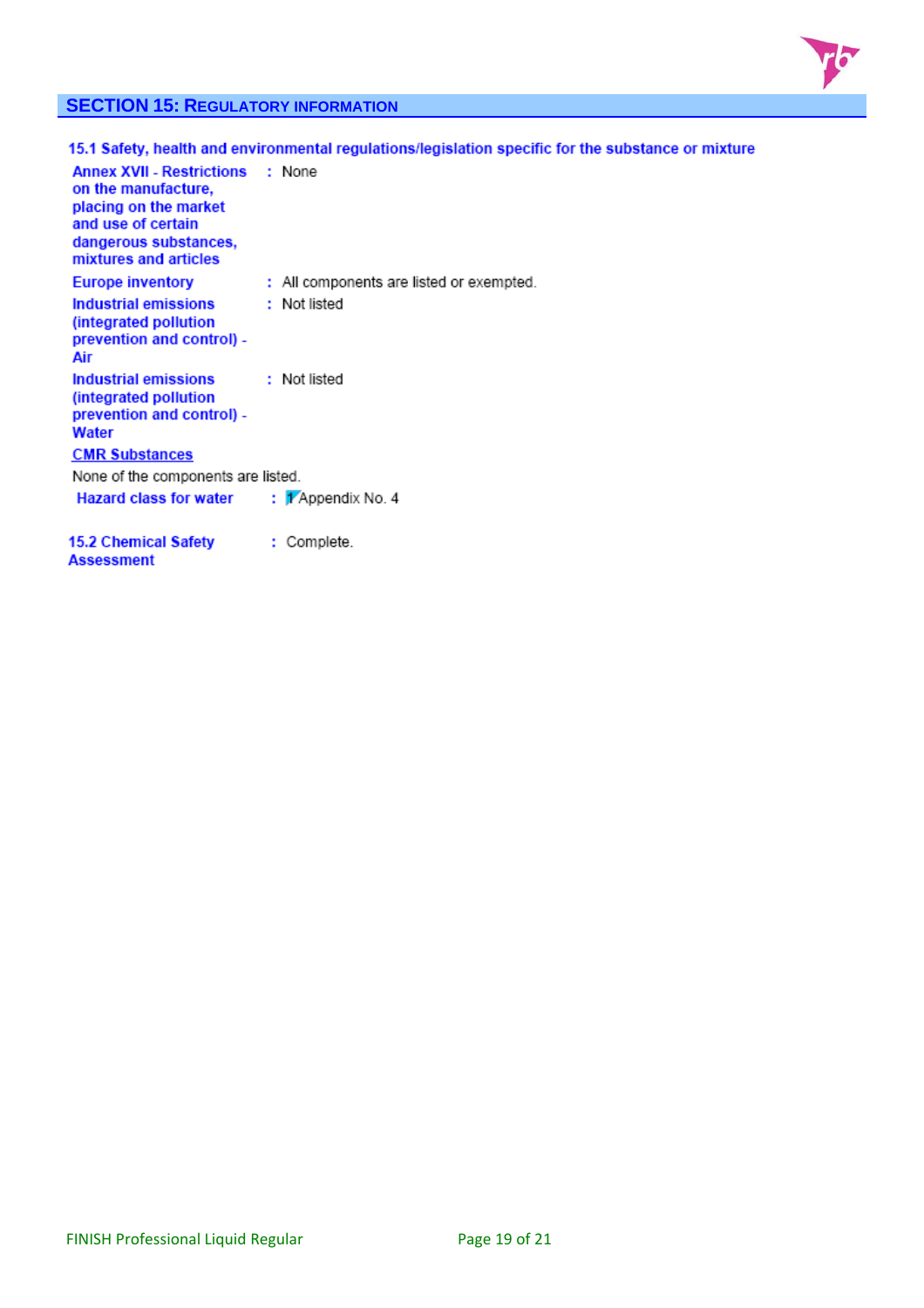

# **SECTION 16: OTHER INFORMATION**

| <b>Abbreviations and</b><br>acronyms                     | $:$ ATE = Acute Toxicity Estimate<br>CLP = Classification, Labelling and Packaging Regulation [Regulation (EC) No.<br>1272/20081<br>DNEL = Derived No Effect Level<br>EUH statement = CLP-specific Hazard statement<br>PNEC = Predicted No Effect Concentration<br>RRN = REACH Registration Number |
|----------------------------------------------------------|----------------------------------------------------------------------------------------------------------------------------------------------------------------------------------------------------------------------------------------------------------------------------------------------------|
| <b>Key literature references</b><br>and sources for data | : Not available.                                                                                                                                                                                                                                                                                   |
|                                                          | Classification according to Regulation (EC) No. 1272/2008 [CLP/GHS]                                                                                                                                                                                                                                |
| Met. Corr. 1, H290                                       |                                                                                                                                                                                                                                                                                                    |
| Skin Corr. 1A, H314                                      |                                                                                                                                                                                                                                                                                                    |
| Eye Dam. 1, H318                                         |                                                                                                                                                                                                                                                                                                    |
| Aquatic Chronic 3, H412                                  |                                                                                                                                                                                                                                                                                                    |
|                                                          | Procedure used to derive the classification according to Regulation (EC) No. 1272/2008 [CLP/GHS]                                                                                                                                                                                                   |

| Classification          | Justification      |
|-------------------------|--------------------|
| Met. Corr. 1, H290      | Expert judgment    |
| Skin Corr. 1A, H314     | Calculation method |
| Eye Dam. 1, H318        | Calculation method |
| Aquatic Chronic 3, H412 | Calculation method |

| <b>Full text of abbreviated H</b><br><b>statements</b> | : H290<br>H302<br>H314<br>H315<br>H318<br>H319<br>H335i<br>H400                                                                                                                                                                              | May be corrosive to metals.<br>Harmful if swallowed.<br>Causes severe skin burns and eye damage.<br>Causes skin irritation.<br>Causes serious eye damage.<br>Causes serious eye irritation.<br>May cause respiratory irritation.<br>Very toxic to aquatic life.<br>EUH031 Contact with acids liberates toxic gas.                                                                                                                                                                                                 |  |
|--------------------------------------------------------|----------------------------------------------------------------------------------------------------------------------------------------------------------------------------------------------------------------------------------------------|-------------------------------------------------------------------------------------------------------------------------------------------------------------------------------------------------------------------------------------------------------------------------------------------------------------------------------------------------------------------------------------------------------------------------------------------------------------------------------------------------------------------|--|
| <b>Full text of classifications</b><br>[CLP/GHS]       | : Acute Tox. 4, H302<br>Aquatic Acute 1, H400<br>Eye Dam. 1, H318<br>Eye Irrit. 2, H319<br>Met. Corr. 1, H290<br>Skin Corr. 1A, H314<br>Skin Corr. 1B, H314<br>Skin Irrit. 2, H315<br>STOT SE 3, H335i<br>EUH031                             | ACUTE TOXICITY: ORAL - Category 4<br>AQUATIC TOXICITY (ACUTE) - Category 1<br>SERIOUS EYE DAMAGE/ EYE IRRITATION - Category 1<br>SERIOUS EYE DAMAGE/ EYE IRRITATION - Category 2<br>CORROSIVE TO METALS - Category 1<br>SKIN CORROSION/IRRITATION - Category 1A<br>SKIN CORROSION/IRRITATION - Category 1B<br>SKIN CORROSION/IRRITATION - Category 2<br>SPECIFIC TARGET ORGAN TOXICITY (SINGLE<br>EXPOSURE): INHALATION [Respiratory tract irritation] -<br>Category 3<br>Contact with acids liberates toxic gas. |  |
| <b>Full text of abbreviated R</b><br>phrases           | : R22- Harmful if swallowed.<br>R34- Causes burns.<br>R35- Causes severe burns.<br>R41- Risk of serious damage to eyes.<br>R38- Irritating to skin.<br>R31- Contact with acids liberates toxic gas.<br>R50- Very toxic to aquatic organisms. |                                                                                                                                                                                                                                                                                                                                                                                                                                                                                                                   |  |
| <b>Full text of classifications</b><br>[DSD/DPD]       | : C - Corrosive<br>Xn - Harmful<br>Xi - Irritant<br>N - Dangerous for the environment                                                                                                                                                        |                                                                                                                                                                                                                                                                                                                                                                                                                                                                                                                   |  |

This document complements the technical usage instructions but does not replace them. The information contained herein is based on our best current knowledge of the product concerned, and is given in good faith. The attention of recipients is drawn to (amongst other things) the element of risk consequent to use of the product other than that for which it was intended.